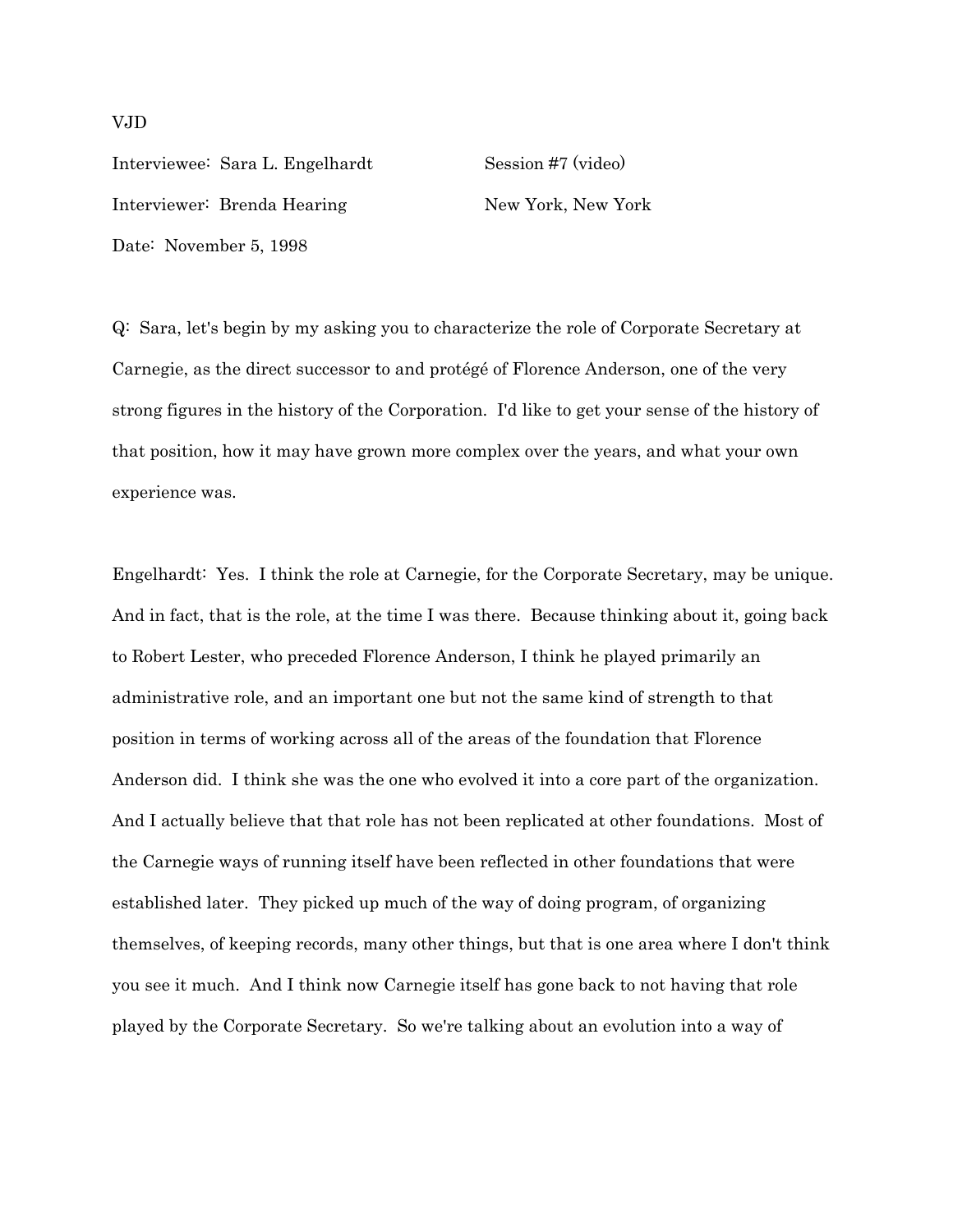operating, and then, I think, back out. But while I was there, I believe it was really pivotal.

Not just  $\cdot$  first of all, it was the grants manager for the organization and that doesn't mean -- and that can be fairly technical and administrative. And that part of it, perhaps even that part of it, is much greater than it is in other organizations, other foundations. Because it was not just keeping track of the grants, but it was making payments on them, getting the reports on them and following up on some of the issues, not just the paper work. It was deciding how to structure the grants in ways that I think many places don't care about. Well, for instance, Carnegie takes expenditure responsibility and many places won't even bother to do that. But that puts a huge burden on the person administering the grant, to structure that so that it works well. But further, of course, than just the grants administration, the Corporate Secretary under Florence Anderson had a huge role on the program side. She not only handled programs, and had several programs in her own right, but she worked across all the programs as a critiquer, a guide, and an interpreter for the public. She interpreted every grant that was presented to the Board of Trustees, and, in writing, gave it to them in the docket, for the meetings. This is a role that she had evolved. I think when John Gardner was president, he felt that the grants needed to be written up - - I'm not sure what had happened before his time -- and he wrote them up. And he, of course, was a very good writer and made sense out of the programs, not just the individual grants but how they fit together into programs. And at that time, I guess, also, Helen Rowan was interpreting them in the *Quarterly*, and other people were interpreting them for the annual report.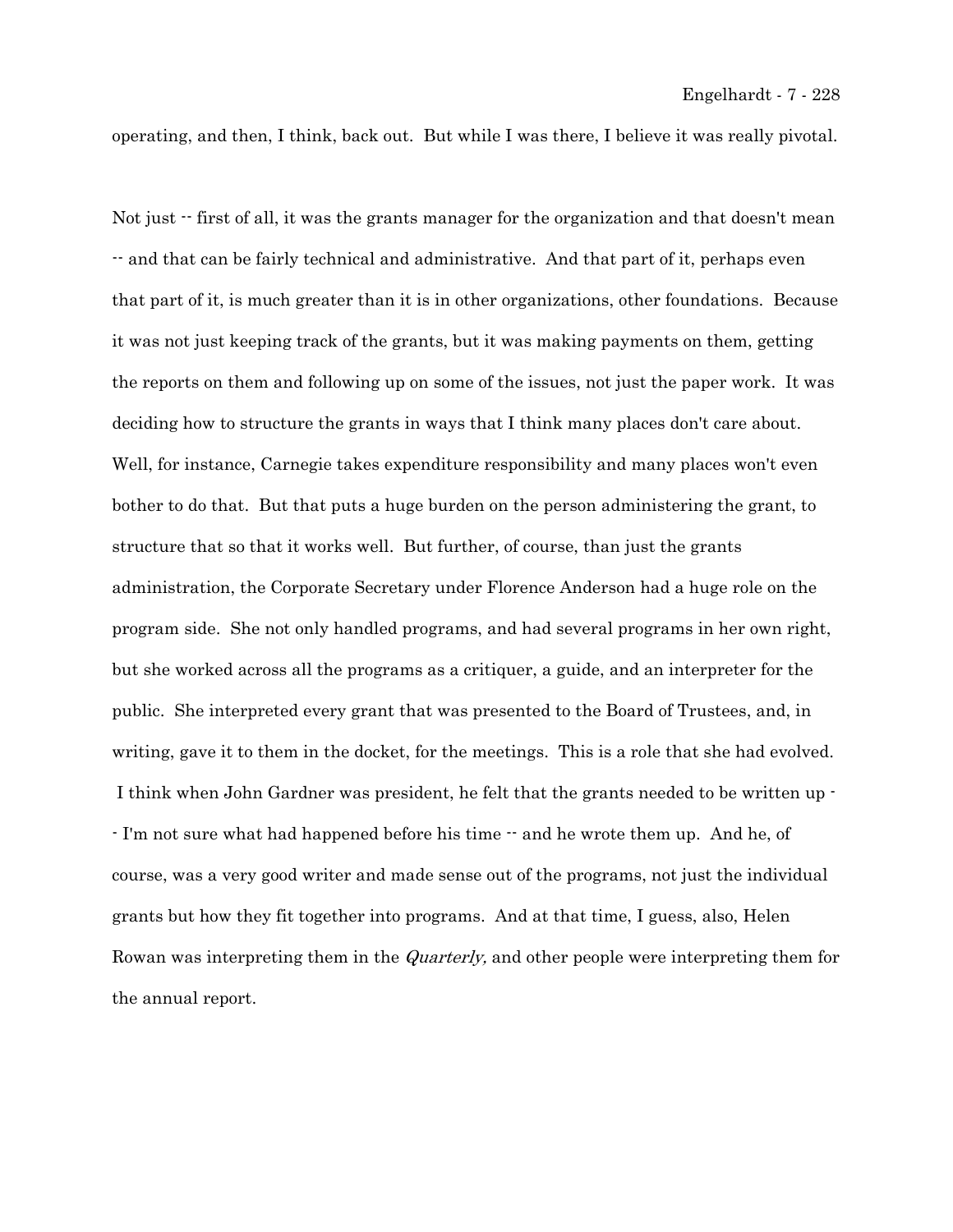But over time Alan<sup>[1](#page-2-0)</sup> trusted Florence Anderson enough to hand that role off to her, the interpretation, and then when we began to evolve  $-$  and I took that up from her when I was apprenticing to her, basically. She began to trust me to help her with writing up the dockets for the board. And it was at that time, I think, nine grants meetings a year, four board meetings and, I think, five executive committee meetings, where grants were processed. So nine times a year we would have to write these things up. Maybe 100, 110 grants, including the discretionary grants, so it was a fairly heavy burden over the course of the year but it was spread out. Later, as the grants got more complex in both the ways they were being made and the numbers, as they grew, it became more and more difficult. Ultimately, about the time I left  $\cdot$  it may have been before  $\cdot$  they were basically relying on the individual program officers to present them.

I also took on, during my time, I guess still while Florence Anderson was Secretary, I began writing the grants up for the annual report. So there was a continual stream of information from taking the grants to the board to taking them to the public. And, actually, during Helen Rowan's final illness, I worked with her on several *Quarterlys* where I got to write up programs for the *Quarterly*. So the idea that this administrative position  $\cdot$  and I think it's thought of as a legal or administrative position, certainly in corporations but also, I think, in many foundations  $\cdot$  really had a very substantive role to play and an interpretive one. And one of the things  $-$  and I think that grew out of Florence's own capabilities and her ability to analyze and understand strategies and grant making.

i

<span id="page-2-0"></span><sup>1</sup> Note: It was actually John [Gardner]. -- S. Engelhardt 7/99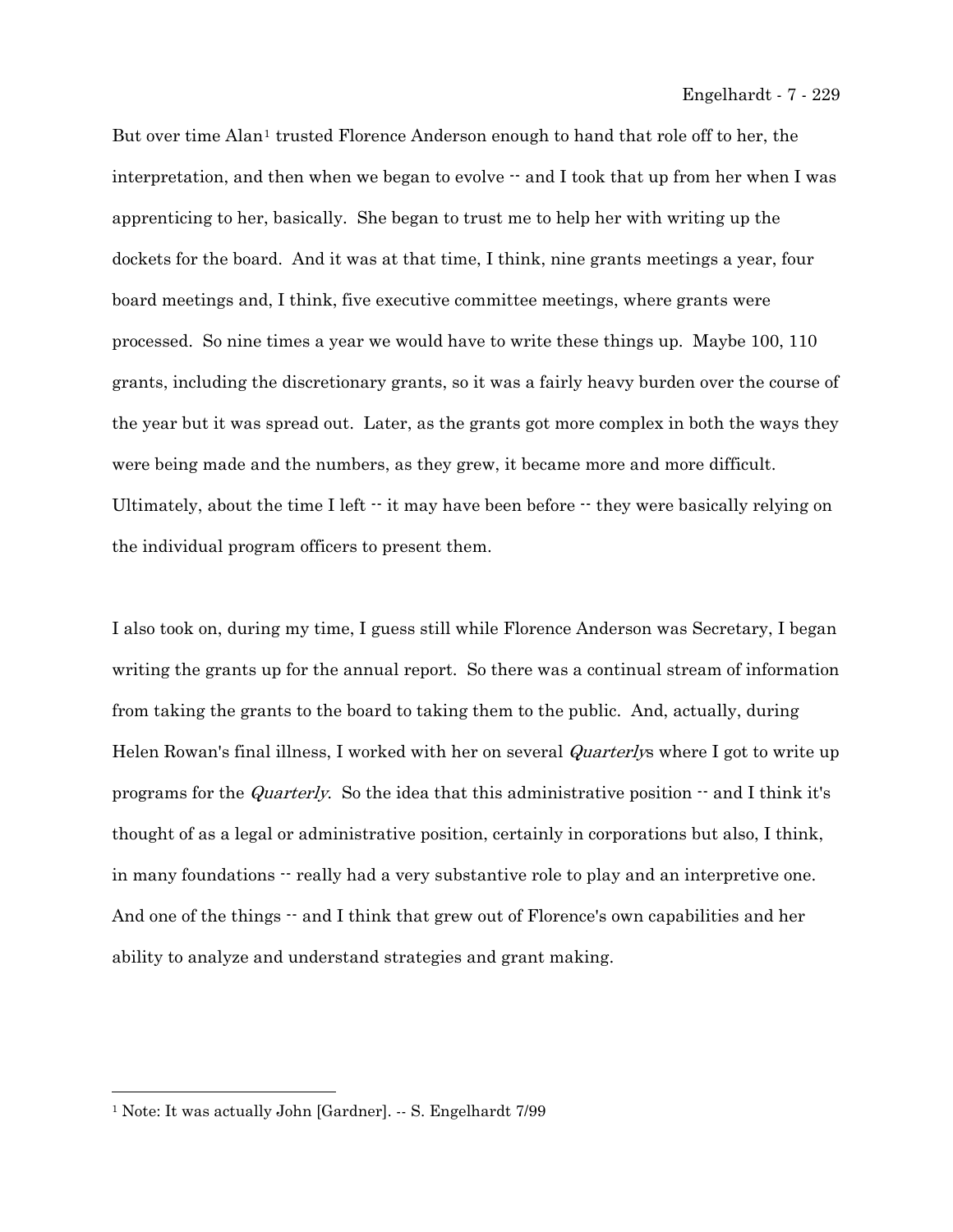So when people say, "Oh, you were the Corporate Secretary at Carnegie…," I think often there is a kind of dismissive sense of that: "Oh, you were the grants administrator," or, "Oh, you took the minutes at the board meeting." And it certainly didn't feel that way. It felt as though this were a really important role for the organization to help program officers working in different areas to think strategically, provide information that I could use to explain strategically.

Q: Did you extend that interpretive function that you think Florence Anderson initiated at the Corporation? I'd like to hear a little bit more about your own experiences, how you perceived yourself in the role of Corporate Secretary, following Florence Anderson.

Engelhardt: I guess I thought  $\cdot$  how I extended the role that Florence Anderson played.

Q: And how the role of Corporate Secretary may have changed.

Engelhardt: Changed, yes. I think while I was Corporate Secretary. [Interruption] While I was Corporate Secretary I think I certainly extended, to some extent, what Florence Anderson had done, but I think the way I handled it was probably more of a reflection than the way the organization was changing and the world was changing at that time. Like Florence, I had some responsibilities of my own in the program area, and that was one of the underpinnings of the way it worked; that is, a Corporate Secretary couldn't just critique everybody else's grants. You had your own program, so you had to learn yourselves how to present a good docket, how to defend it, how to think strategically. And that can be a problem, because as those programs grew there was some tension between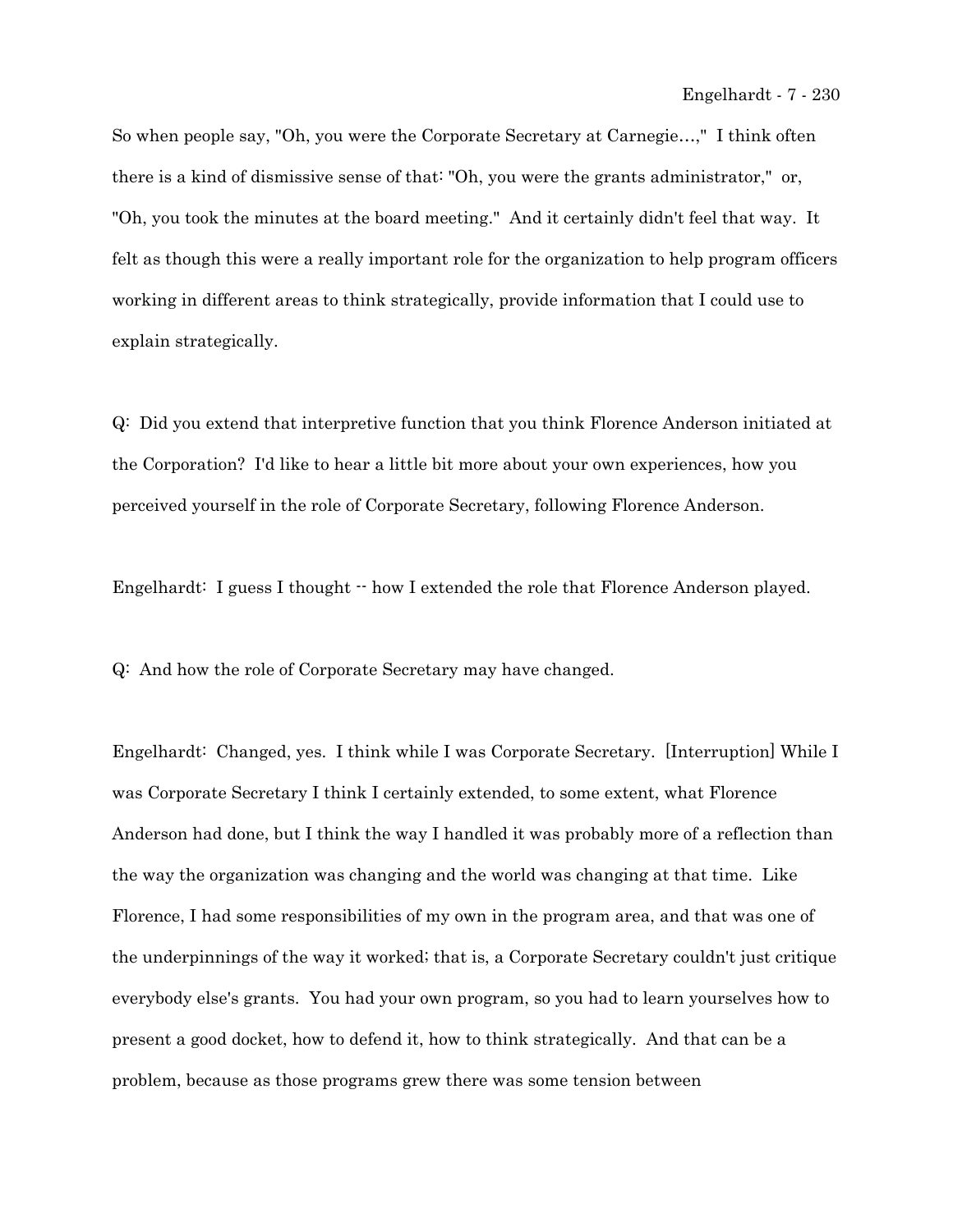#### Engelhardt - 7 - 231

the time, just the basic time you had, to spend on your own program which you wanted to make as good as you could, versus managing everybody else's program and bringing them together for the board or the other reports.

But I think one of the things that changed over the time that I was Secretary was the volume. There were just simply many more grants to process, because the assets were growing. The numbers of board meetings changed, and I think -- I don't remember how many there were at the time I left but maybe more like five or four grants board meetings a year, which meant that the process of interpreting  $\cdot$  getting each of the dockets, structuring the grant, and then writing up in the docket for the board  $\cdot$  was collapsed into a very short period. I think I had maybe a week between the time I saw the dockets and processed them to turn them all into makeable grants and to write them up. And, particularly with the change of the way the program worked, from Alan Pifer to David Hamburg, that got to be an untenable way of working for the organization because I was no longer, by the end, actually in the program discussions. Where I'd been in the program discussions -- we used to have weekly staff meetings where we discussed all of the proposals, and the dockets would circulate, then they would be discussed by the full program staff -- after the programs began to have program committees that met separately, I often didn't know about a grant, I didn't know about the program that was going to be proposed, until it was time to structure it and write it up. That meant -- there were also more of them at that point, more grants coming up  $-$  so it meant that I had very little opportunity to understand what the intention was here. And some of the writing by the program officers was very cryptic. They were out there, they were talking to people, [and] suddenly the deadline came and they had to write it up to get it into the board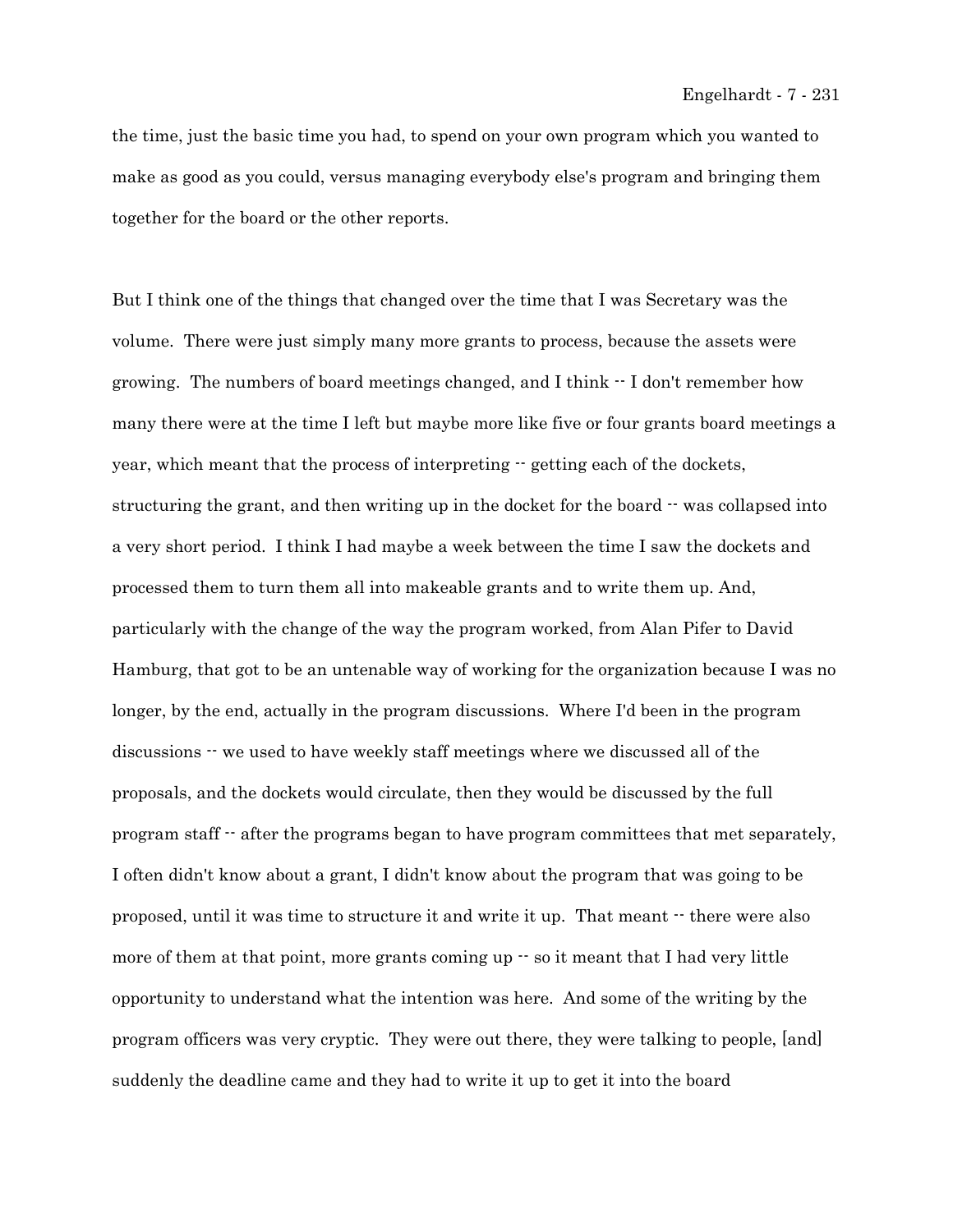docket, and some of the stuff I got was unbelievable. So I would go back to the proposal, I occasionally would even go back to the people making the proposal, to try to figure out what was behind this grant.

So those are the sorts of things that changed, more than my trying to put my stamp on anything. And I spent a lot of my time as Secretary just scrambling to keep up with the system; that is, keep the system we had in the new environment. There were times when I believe I just felt it was beyond  $\cdot\cdot$  it was not workable. I recruited Vivien at one point to help me with it. She's a very good writer  $\cdot$  Vivien Stewart  $\cdot$  and she understands program wonderfully, so that helped for awhile.

I think at about that time I remember going to John Gardner to talk with him about what I should be  $\cdot$  he was in Independent Sector so I think he was writing during the period he spent at Independent Sector  $\cdot$  I went to him and said, "You know how Carnegie Corporation used to work. I'm still playing the same role that Florence Anderson played during your time, and here's why I can't do it anymore. What should I do?" It was the incredible burden of writing up all the grants, all the time. He said, "You shouldn't be doing that. You shouldn't be writing them up." And yet to me  $\cdot$  I rejected that as the answer, because to me that was the role: knowing every grant inside and out, so that I could present it to the board; I could structure it so it was a good grant to make, in terms of the payments or the expenditure responsibility or whatever the context for it was; and then to be able to administer it over time, so that if they got into some kind of trouble, you'd know what you needed to do to help them out with it. Did you need to advance a payment? Did you need to restructure the grant so that whatever had changed in that organization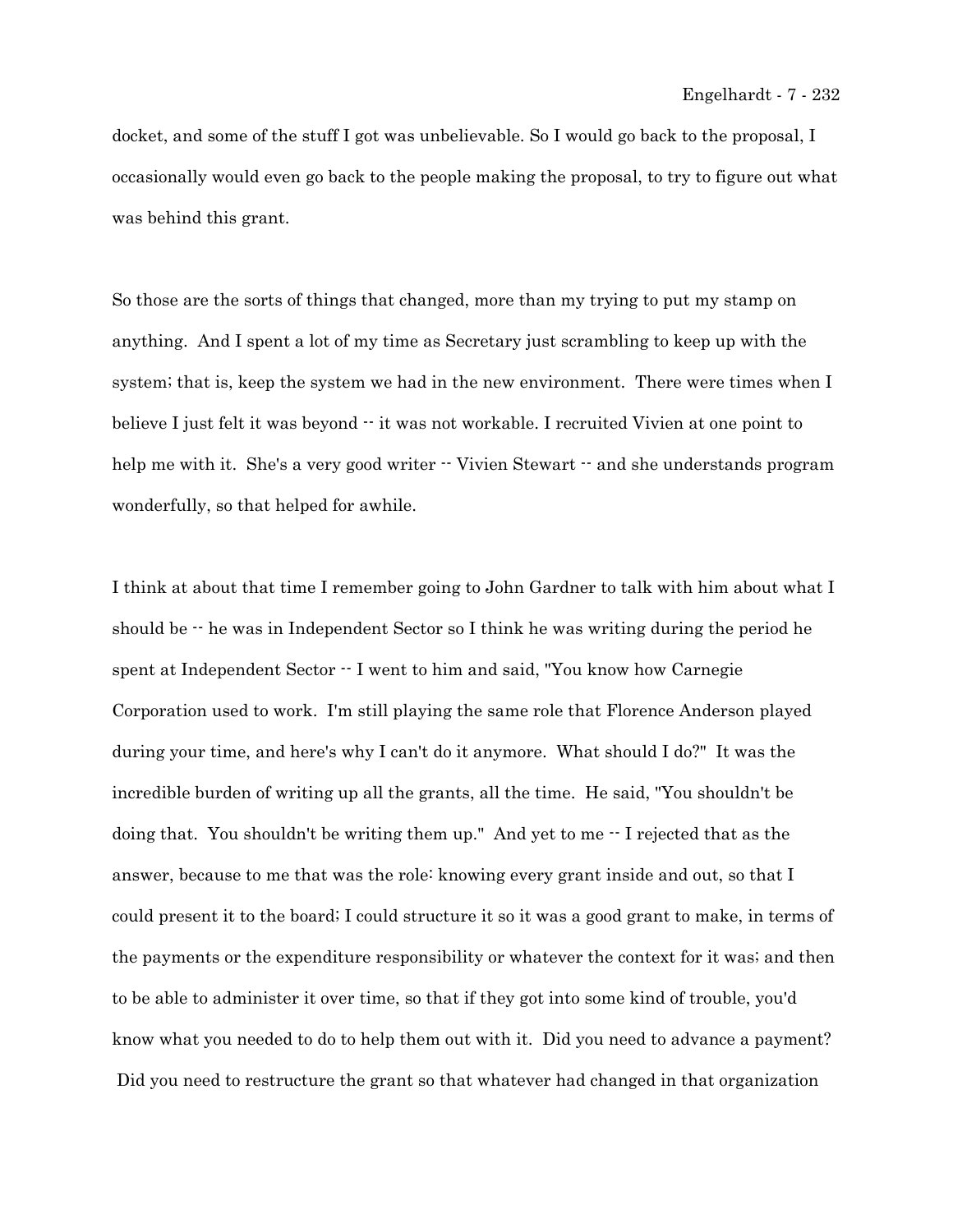could make the program still go forward as originally conceived? That to me was the core.

So it was kind of a dead end in terms of what to do next. And I think just the volume, and the fact that David Hamburg wanted to organize the way the materials went to the board, did change it entirely. In some sense that was a relief, but in some sense I feel it's a huge loss  $\cdot$  not just for me, and it did happen before I left  $\cdot$  but for the organization, because I don't believe there's anybody there now who thinks about those things and has the capacity to manage the programs in the same way. It's all done from the President, who has a very different perspective than the Corporate Secretary did.

Q: Okay. Let's talk a bit about your programmatic activity. And there's a tradition there, too, I think, emanating from Florence Anderson, particularly with respect to women in continuing education, women in higher education.

Engelhardt: Well, as I said, it was felt that if the Corporate Secretary was going to be involved in critiquing other people's proposals, she should have the same happen to her - have to withstand other people's critiques. And Florence Anderson had had a program, particularly in continuing education for women, from the '50s, and she also, of course, played a large role in the Carnegie Foundation for the Advancement of Teaching. She was Secretary, also, of that organization, but it wasn't the same kind, it wasn't a grant-making organization. But she spent a certain amount of time on those issues, as well.

So she had a fair amount of substantive responsibility herself for a program, and in fact, I think they were extremely successful programs, hers. The continuing education program,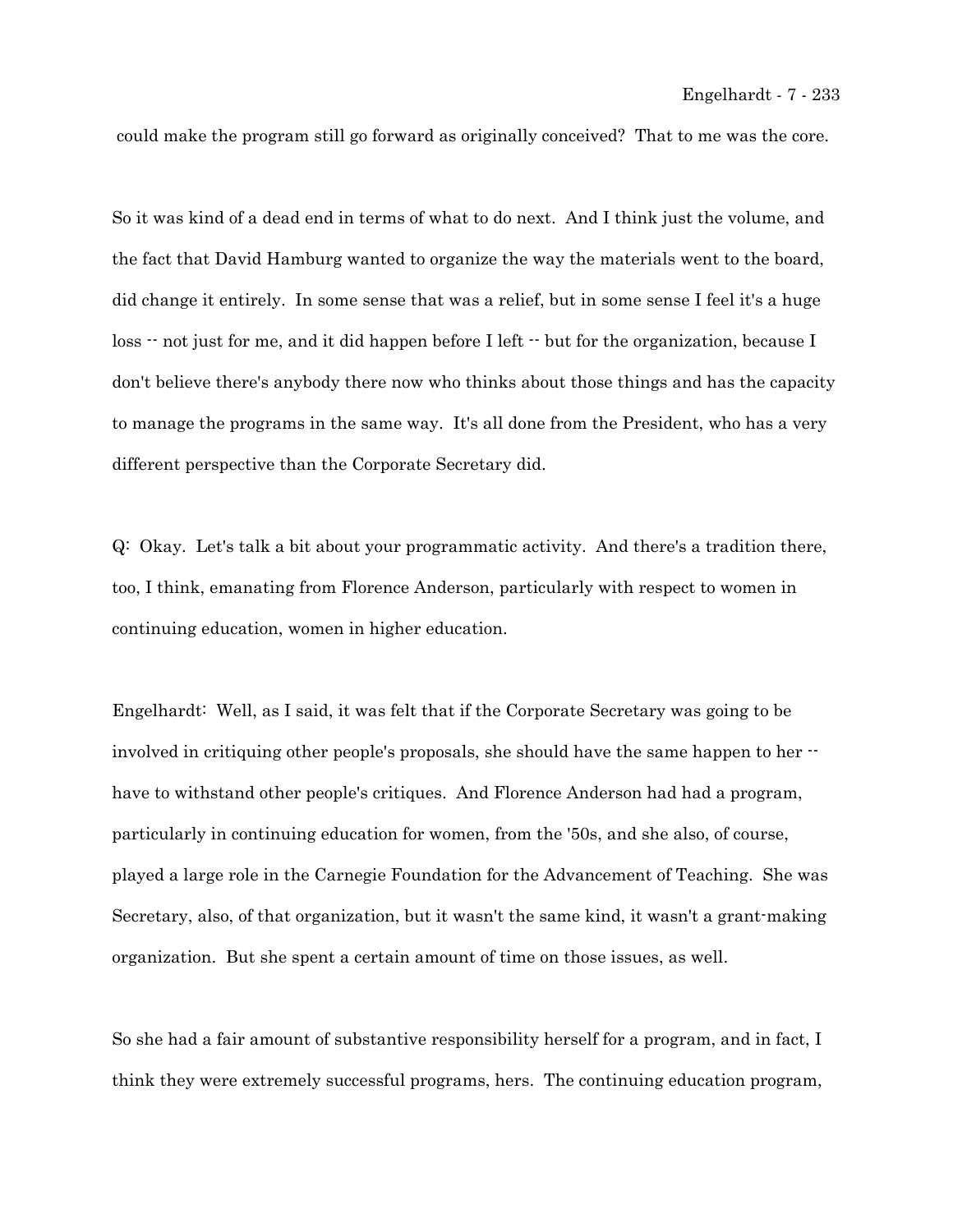as I think I said when we talked earlier, was really the framework on which non-traditional education was built, when that came forward many years later, and a number of things that the Corporation had done around women's education, coming back to education as older students, had forced or had helped universities anticipate the kinds of flexibilities they would need to accommodate different kinds of students. And so that was a huge contribution that I think many people wouldn't even read back on that. They already had some experience by the time the economics and the demographics of higher education were such that they had to start changing. They already knew how to, to some extent, because of those programs.

That program was very much over by the time I was taking on responsibility. I did not have program responsibility of my own. I had worked with Alden Dunham in his higher education program and had actually even gotten a degree at Teachers College in higher education to help me structure my understanding of that field, so I did have some background in higher education. But when I was Assistant Secretary and then Associate Secretary, I began to take on a program of my own. I think that was at the time that Dick Sullivan, who later was Treasurer but I'm not even sure what he was at that point. I think he was Assistant to the President. He did a great deal of program work in higher education, which was his field, including helping women's programs, for instance, starting the Wellesley [College] Center for Research on Women and several other very important things. And a library program. But he was handling the vestiges of the Women in Higher Education program that Florence Anderson had handled, and at that time they were looking for something for me to take over because I was on track to becoming Secretary. It seemed inappropriate  $-$  and this was in the early '70s  $-$  for a man to be handling women's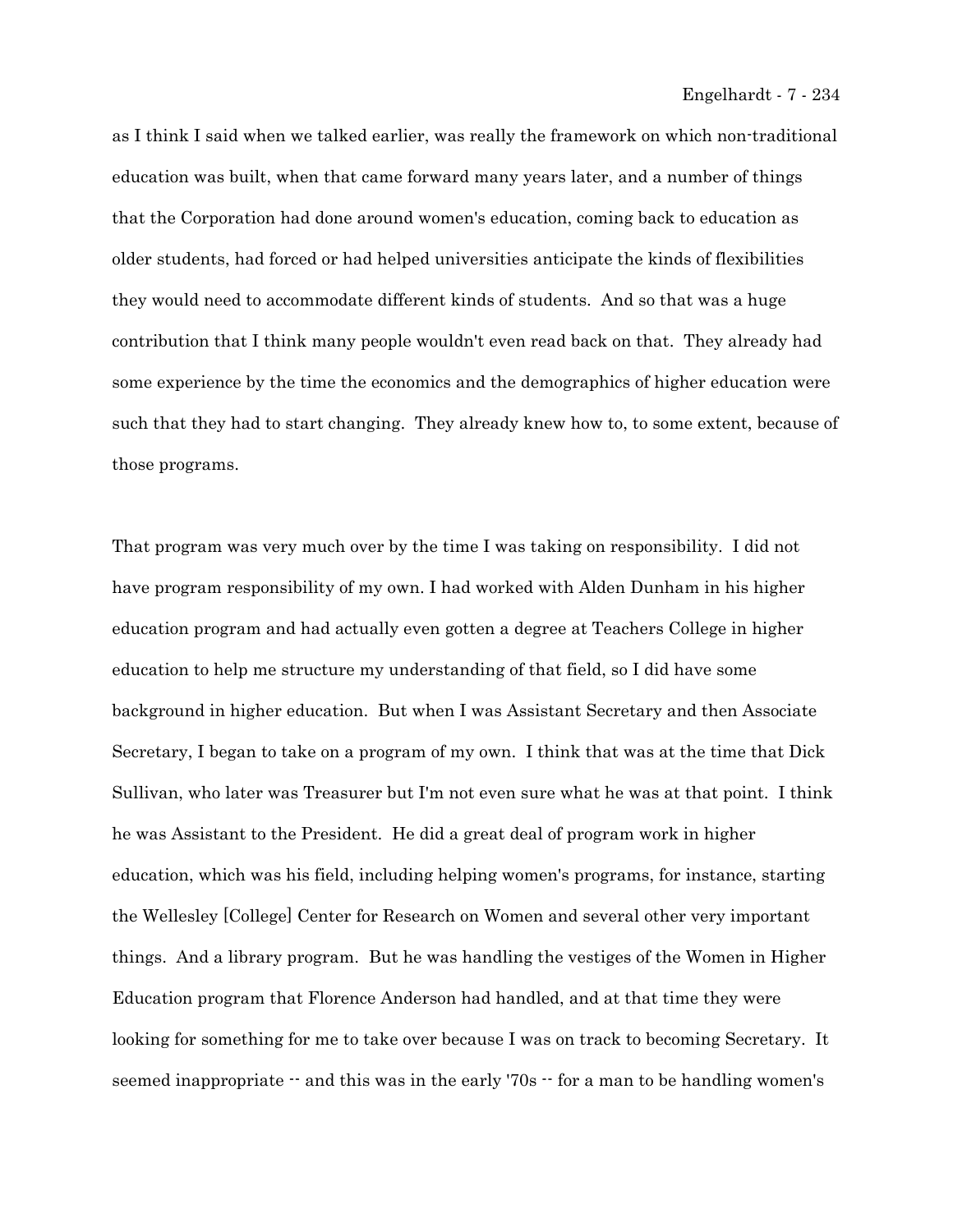programs, so it looked like a good match. So I inherited that program.

As I say, even then it was a fairly tricky balance because there was a lot to be done in women in higher education in the '70s. The affirmative action, Title IX, many of those issues, were very, very hot, and the approach Carnegie has always tended to take has been toward the structural issues in higher education. So I worked on the structural end of things, how women are perceived and promoted, what the tenure track situations are in various institutions, what kind of research is necessary versus what kind of other experiences in order to advance. And the Ford Foundation worked more on the substantive side, but we worked very closely with them. They did a great deal in the women's studies area, that is, how to get women into the curriculum, how to support women as scholars, whereas I focused more on women in the administration of higher education. In fact, I believe that's what the program was called when I was working on it, primarily. Women in Academic Administration, more than anything else, and started programs in national - what was it called? The National Identification Program for Women in Higher Education at American Council on Education was one that I started.

So there was a lot going on in that area, and I had to try to balance that with really intensive work on the Secretary's side. But I loved the program work, and I wouldn't have given it up for anything.

Q: Didn't Dick Sullivan have an emphasis on building institutions, that you didn't exactly share?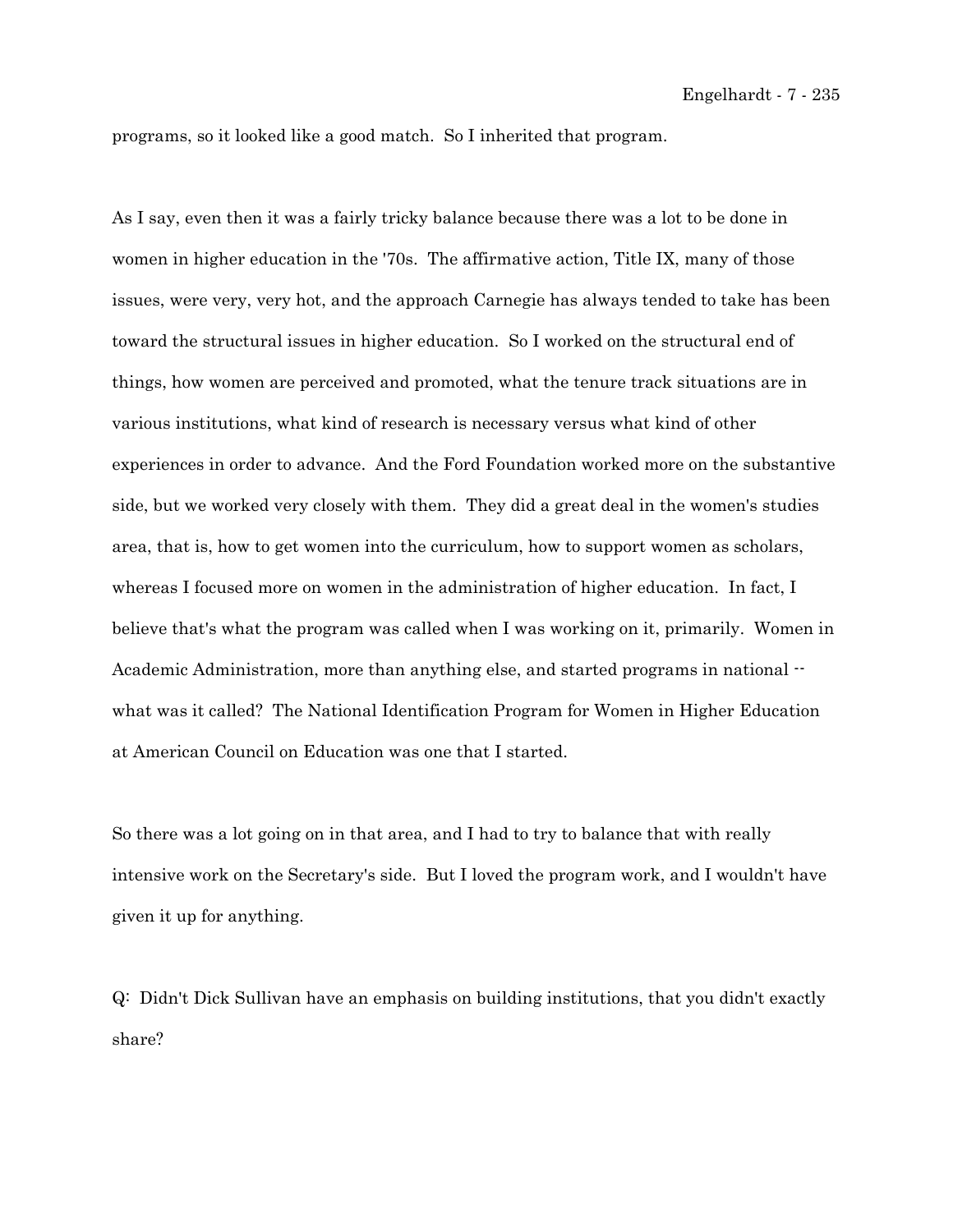Engelhardt: I think Dick came out of an era  $-$  Dick Sullivan came out of an era where Carnegie and the work he had done really was focused on institution building. I guess the main disagreement I had with him was that he  $\cdot$  well, it was specifically around the Wellesley Center for Research on Women. I had gone to Wellesley and I had always been disappointed that Wellesley had not done better in attracting and using foundation money to do some of the things they were doing. When Barbara Newell was president there, Dick Sullivan, who had known her, I think, in other contexts, helped her start the Center for Research on Women, which was very complicated structurally. Basically, the faculty did not want it, the board did not want it, but Barbara Newell wanted to make an impact, and Dick helped her do that. The reason I objected to it was that it was going to be a long time before it could stand on its own feet, and it was not integrated into the College at all. In fact, subsequently I went on the overseer's board of the Centers and, actually, right now I'm chairing the New York Endowment Committee for the Centers. So I clearly have a great affinity toward the organization, and in fact it has become the premiere women's center, at any institution of higher education, and the only really solid one at an undergraduate institution. So, in fact, what he did turned out to be a wonderful thing, but I thought it was very ill-conceived and I didn't think that Carnegie, at the time, had the kind of money in this area, a very small program area, to commit to making a full institution go, that it had to be used more strategically for more leverage. I don't think the Centers got much other core support, for years, and didn't have an endowment. The college didn't pay any of the salaries. There was no faculty there. They all had to stand on their own research. So it was a complicated issue.

But it was not so much the grant itself, clearly. It was the strategy. And my strategy,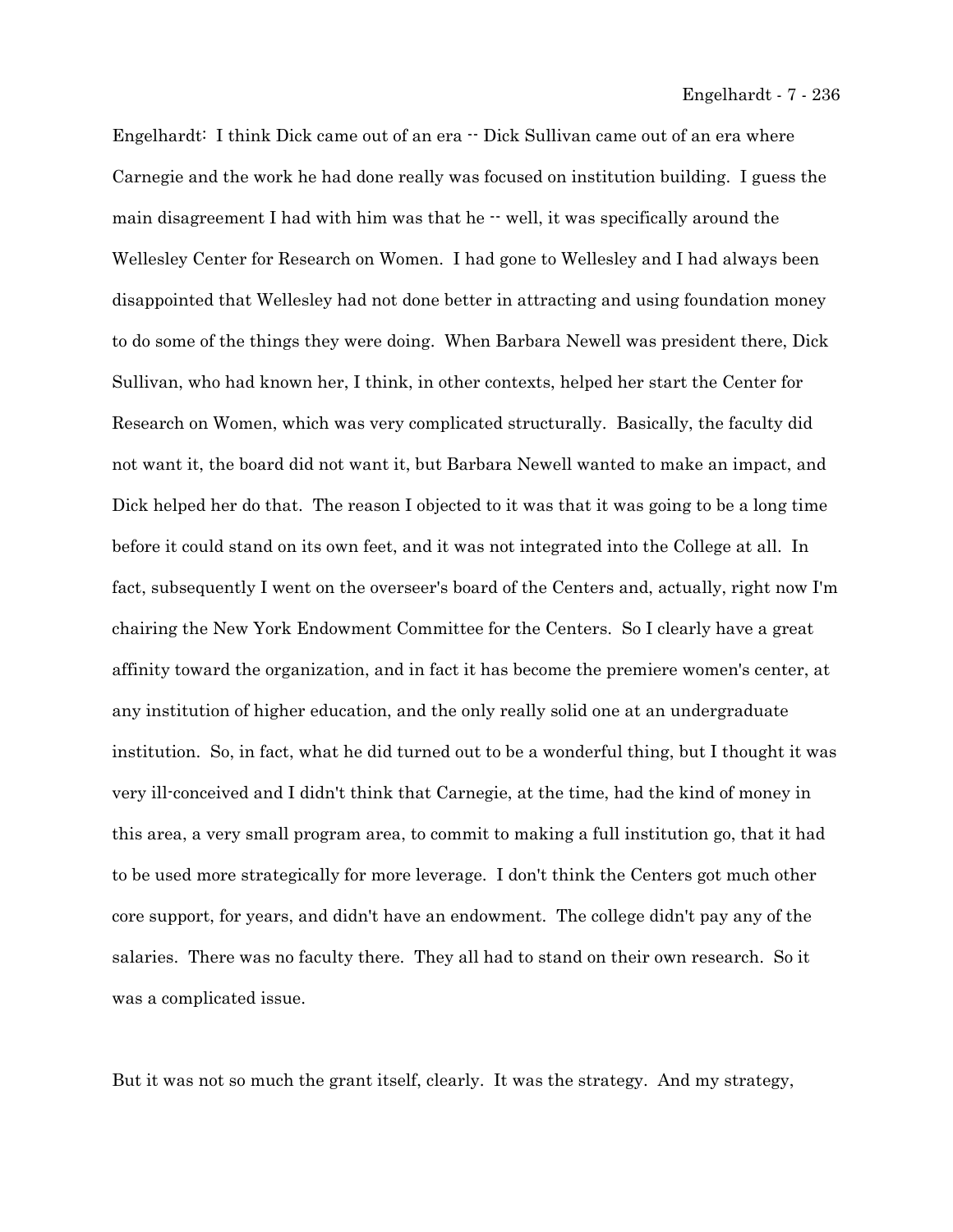when I was handling the program, was to support organizations, primarily, who were working across institutions to try to lever change. The ACE/NIP program, the ACE's National Identification Program, as it was ultimately called, I originally  $-1$  talked with them for a couple of years before we finally did it. I called it "the beauty contest," because the idea was to take women in academic institutions and get them out there, as visible as leaders, so that when the decision was being made in the search for the head of whatever, someone would say, "I've seen her. She's really good," and she would get into the pool. In fact, when they finally convinced me that this was a good strategy, and Carnegie funded it, and Ford couldn't bring themselves to fund it for years after that, so I think we were in there funding it almost alone for several years. But there was a lot of leverage, because it was working across many, many institutions, and it worked. It worked in part because of the people at ACE who were doing it, primarily because of the people who were doing it, who did it extremely sensitively and didn't, in fact, treat it like a beauty contest. They had really substantive programs. They also moved it to the state level or the regional level so that people got to know each other more intimately and more substantively.

Q: You have a nice story that stems from a conference at NYU that you attended, maybe within the last year or two, at Ellen Lagemann's research center, relating to the perception of foundation involvement in the '70s in women's higher education.

Engelhardt: Well, during the '70s, Mariam Chamberlain and I worked together very extensively. Again, as I say, they were working more on women's studies and those sorts of things, and we were much more on structural things, though I think we overlapped a lot in Title IX and some of those areas. So I got to know Mariam quite well and we both  $\cdot$  I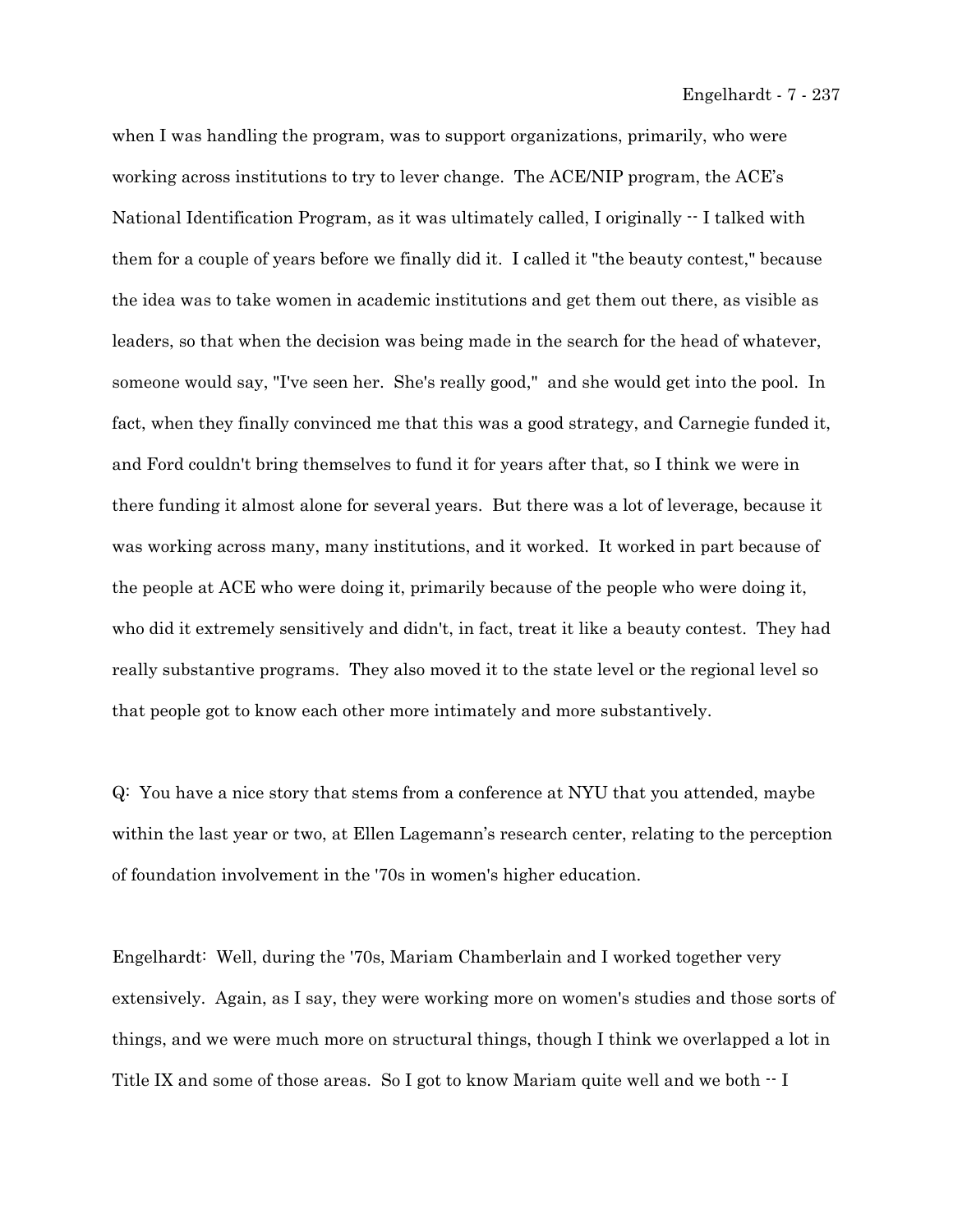became a feminist while I was managing that program. I didn't think of myself as a feminist when I went into it, and it was the people I worked with and the issues that they cared about educated me to the fact that I was and wanted to be a feminist. I think Mariam always was a feminist. She went into it much more quickly than I did.

We worked together a great deal but often not on the same thing. But we knew that area and we knew all the people in that area together. And just  $\cdot\cdot$  it was just about a year ago we went to a history conference at NYU and there were lots of people who had done research. It seems that most of the research that's done is on the Ford Foundation, because there's so much there to study. There was one paper, but it was more or less supported by others, that essentially charged that foundations -- these huge, important, pivotal, social institutions -- had sent their program officers out to co-opt the activist groups, in particular, women, and turn them into little lambs so that they wouldn't threaten the system. And I was sitting next to Mariam, we were both there, and we looked at each other and, finally, I just had to stand up at the end. I said, "You know, that's funny. We thought we were coopting the foundations!" That was what the foundations, basically, had asked us to do, that is, to help the women's groups, the activists. We'll co-opt the universities, forget the foundations, and make them responsive to this group. Otherwise, it was to their own peril. They needed to be responsive to these groups because it would make them better, and we really believed that. And I guess, I think, that is one hazard for historians, looking at foundations. To talk about it more generically, I think many people  $-$  and historians may be the worst at this, so any historian who listens to this tape had better beware -- to see foundations as all-powerful creatures that have great influence in society, and incredible manipulative power.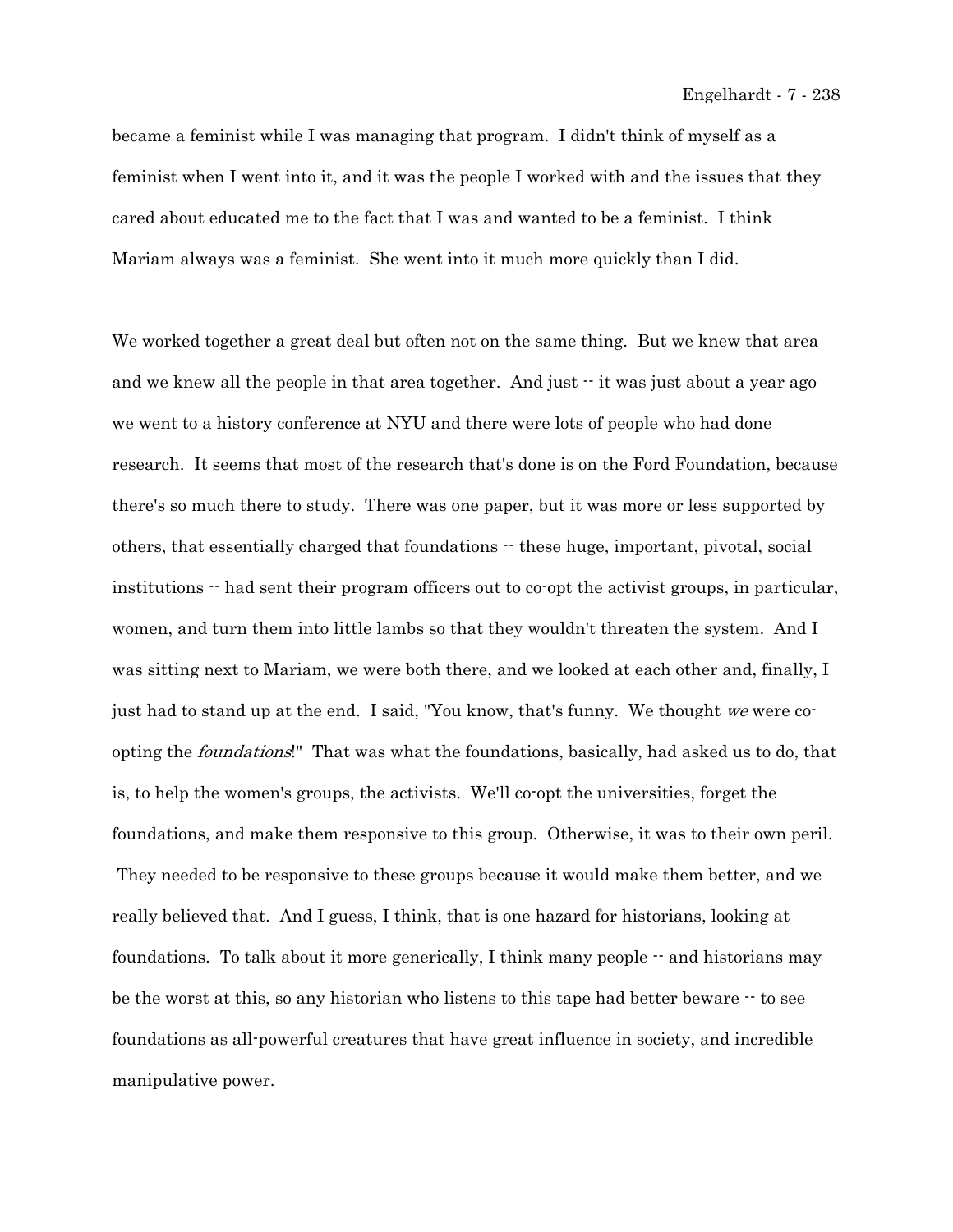From my own experience in a foundation  $-$  and one that was considered to be one of the most powerful foundations in the world  $\cdot$  I don't think a foundation has that capability.

That actually gets me to my surfer theory. Do you want to hear my surfer theory? I have a theory because I think metaphors help understand the way the world is structured. But my surfer theory of foundations is that foundations can't make waves. They can try, but that's not what they know how to do. A really good foundation figures out how to find a wave that's headed in the same direction they want to go, and to ride it. And it can mean that a foundation will sit around for a long time, looking for the right wave, and might grab the wrong one. They have to know when to bail out and go back and look for the right one. They have to know when to ride it all the way up onto the shore. But it takes a certain amount of guesswork and strategy and agility, particularly if they find they're on the wrong wave. If they get the right one and ride it well, they get a huge amount of lift and a huge amount of impact that they simply don't have by themselves.

And so I see the strength of Carnegie, over the years, not so much even in the individuals who were leading the organization, but in the particular spots where they got the right wave, and they got more lift out of it than they deserved to have. I do think that was true in the non-traditional education area, for instance, and in a number of other areas. It's the good waves that people remember you for; the ones you missed or rode into the shore that washed out, people don't remember that.

Q: Okay. Terrific. Let's talk a little bit now about the charter. And I am making an association in my own mind, too, with a description of yourself and Florence Anderson's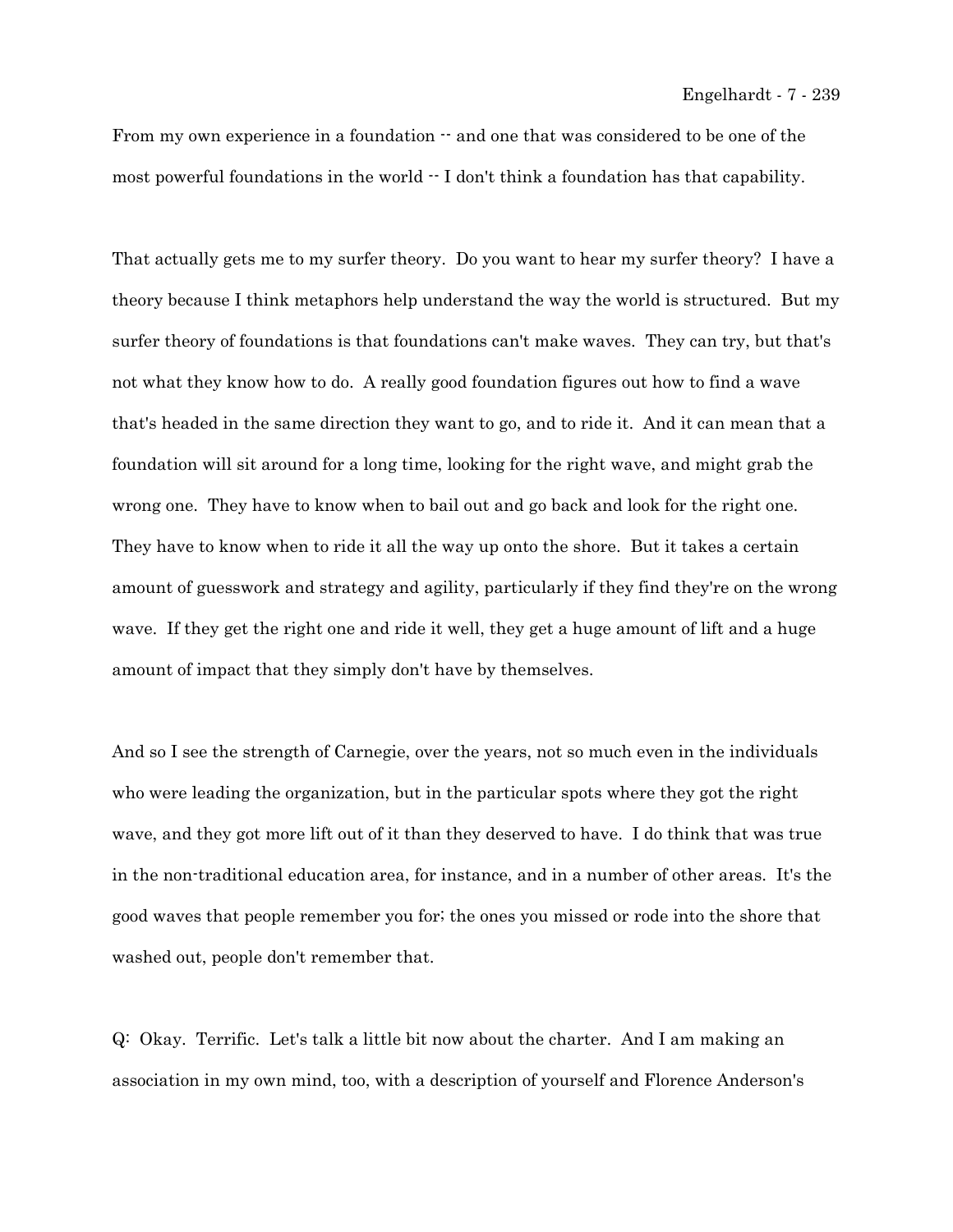conscience of the foundation. I think that your concerns about the charter reflect, perhaps - - maybe you can tie those together for me in your response.

Engelhardt: So the Corporate Secretary, as the conscience of the Corporation. That was a phrase used quite a bit during my time there, I think in the end more negatively than positively. So I bridled at it a bit, because I don't think we owned the conscience -- Florence Anderson or I, owned the conscience  $\cdot$  anymore than anybody else did. But we knew the history, and I think that's really where a lot of that came from. We could take people back to the precursors for where it was happening at the time. So in some ways I think now people talk about it as the memory of the Corporation.

But one of the parts of history for the organization that was important was the charter. We held that in front of people a lot back in those days: "the advancement and diffusion of knowledge and understanding among the people of the United States, and certain parts of the British Overseas Commonwealth." I can still quote it. And there actually was a long history in how that had been interpreted. Originally, Andrew Carnegie had given money for -- his basic endowment was "the advancement and diffusion of knowledge and understanding among the people of the United States." He then defined that very, very broadly, including the famous opening line of his gift: "Conditions on the earth inevitably change; no wise man will bind his trustees forever --" And so he gave a great deal of latitude in the charter. In fact, I think many people would state that Carnegie was the first general purpose foundation. Because, of course, Rockefeller wasn't founded until later. And I think he intended it to be very broad, so people now who say, "Andrew Carnegie would be turning in his grave if he knew what you were doing now"  $\cdot$  I think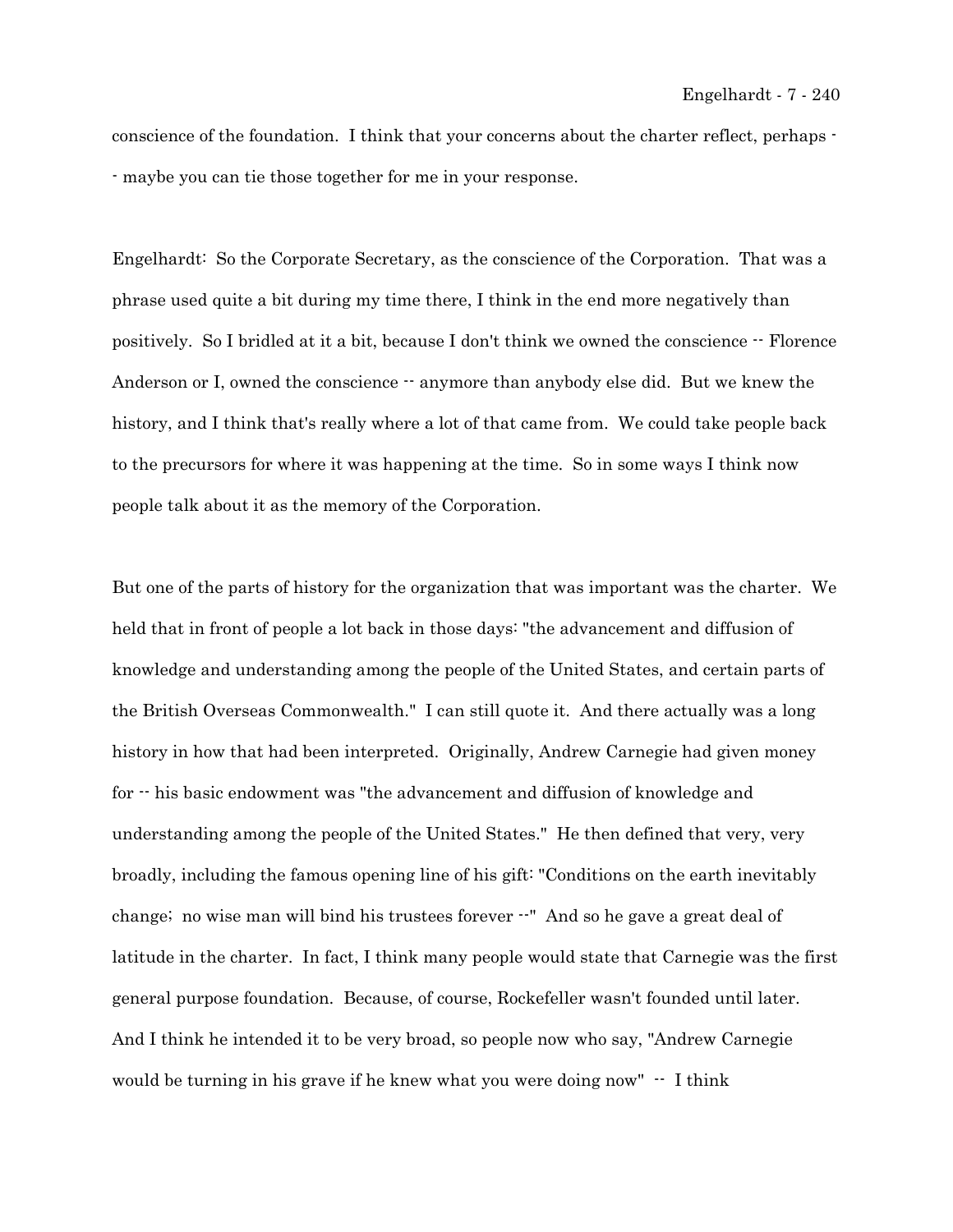that's wrong. I think Andrew Carnegie would love it. And in fact, where the British Overseas Commonwealth part came from was his trying to violate his own charter. He wanted to make some grants in  $\cdot$  I don't know where it was. Canada? I don't know where. It was someplace not in the United States. Elihu Root, who was, I guess, on the board but also the lawyer, his lawyer, said, "You can't do that. That's not what it says." So Carnegie added some more money to the pot, in order to make the grants he wanted to make. And forever after, that little pot of money was considered to be the part that could be spent overseas, in the British -- and then the Commonwealth changed, so that all had to be changed.

Yes. We looked at that when we were making the grants, when we were structuring the grants, when we were critiquing grants. And there was a very strong Commonwealth program during the period I was there. It had mostly to do with Africa  $\cdot$  and not southern Africa but tropical Africa  $-$  what do they call it? They had been active in Australia and New Zealand and other places, and in South Africa, but not during that time. And it was a very -- almost a program unto itself, trying to accomplish things specifically in Africa. Later in my time there, of course, we went back into South Africa. Alan led the Corporation back into South Africa, but all of that was within the context of the flexibility that we had in the Commonwealth program. At the end of my time there, as I think you know, once David Hamburg had gotten there, he wanted to have a much broader, international kind of program. I did believe that there were ways to advance knowledge and understanding in the United States through grants in other countries, but I didn't believe that money should be sent overseas or, say, to Mexico, for completely indigenous purposes. And I was prepared to work with those grants, to make sure that they did have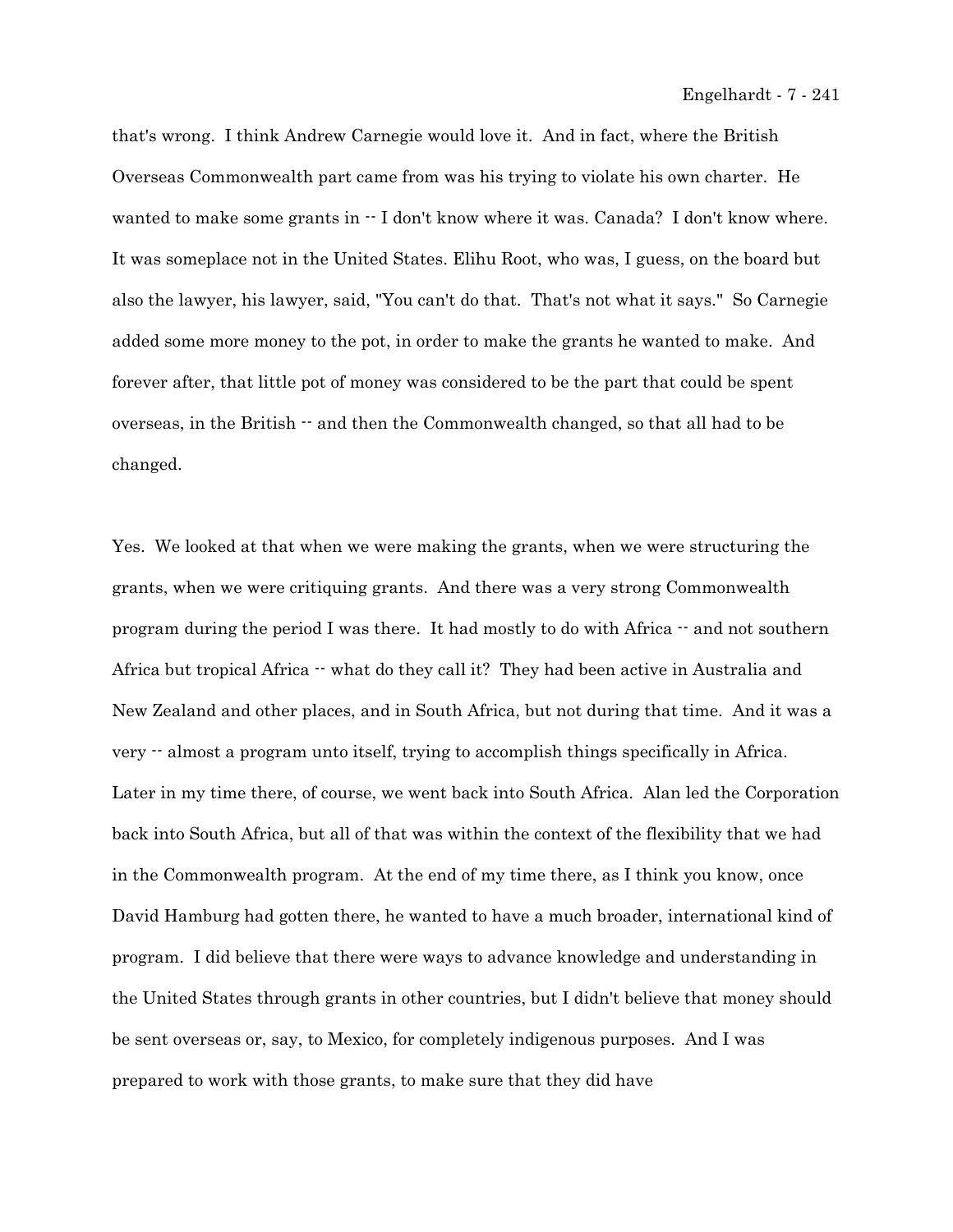components in them that made them fit the charter, but, as I say, that was the period when I didn't get to see these things before they landed on my desk in preparation for the board meeting.

And so that, I think, created some tension, as well as some confusion about what the charter was and whether we needed to stand by it. And I think that's when the conscience of the Corporation began to be a negative term; that it was a restrictive role and a negative role, rather than being a helpful role. And I also, because I was there during the Tax Reform Act of 1969 -- Florence Anderson had actually written a number of the regs for that, and she worked very closely with the people working on that  $\cdot$  and I had read it and she had read it and we were there at the creation, so we really knew the Tax Reform Act from the inside out. We also knew what the spirit of the law was, and we tried to adhere to it because we thought it was basically sound, and that the way the regs had been written were adequate, were appropriate, not too restrictive. And I tried to implement those, again, in structuring grants so that, for instance, I remember once I got a grant that had to take expenditure responsibility. I think it was the ACLU [American Civil Liberties Union] or the New York Civil Liberties Union. It was going to do some lobbying. Now non-profits can do lobbying, but foundations can't earmark their funds for lobbying. This project had to be expenditure responsibility for some reason, I don't remember why, and there were only two funders: the Ford Foundation, which had already made their grant, and us. And so I received this, had to take expenditure responsibility. Ford had written it saying, "We're funding the non-lobbying part, let Carnegie fund the other part." I couldn't write expenditure responsibility because I would have to say, "You may not use it for half of what it was for." So we had to go back and restructure it so that, in fact, it was a legal grant.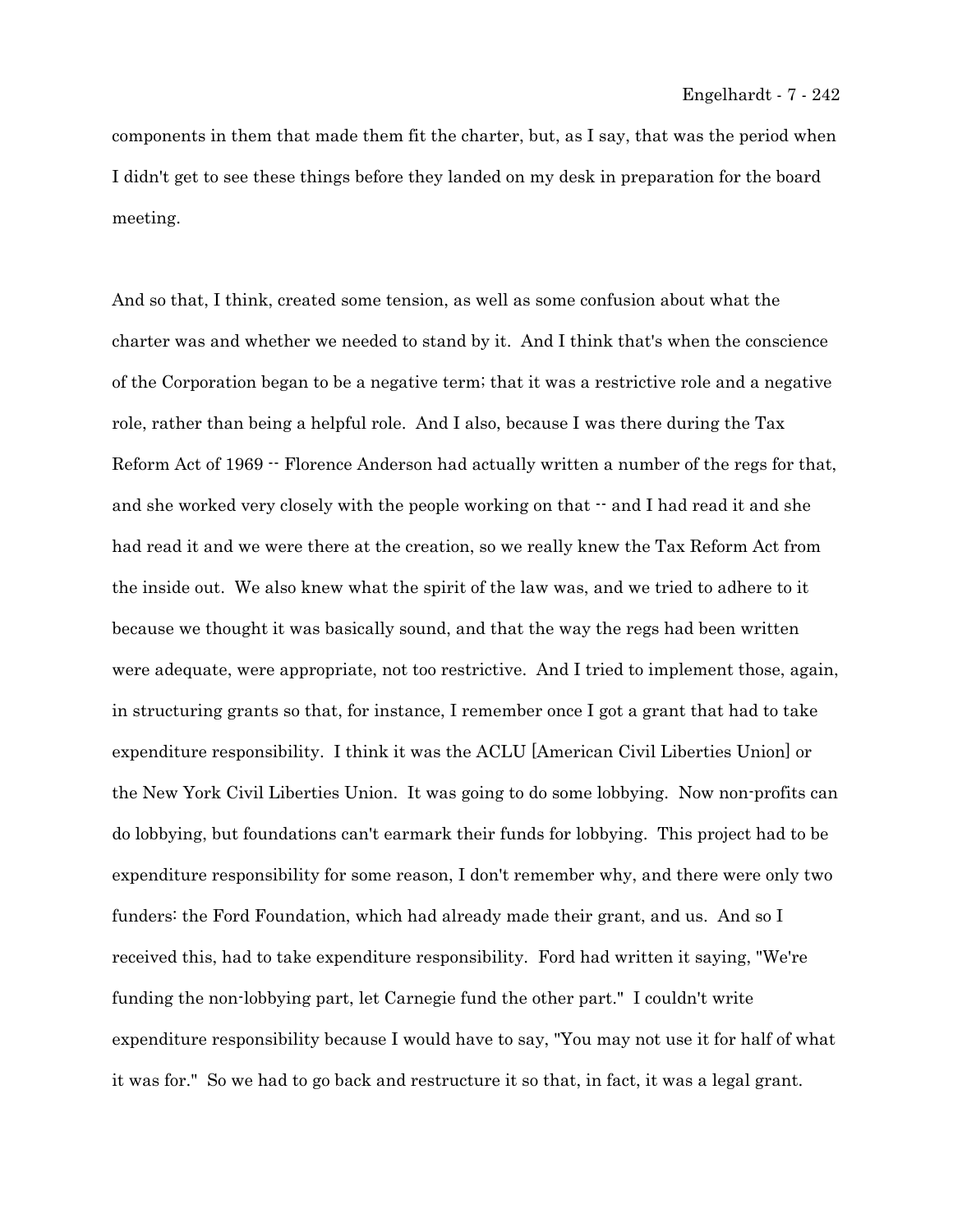So things like that did make me the conscience, but I tried to use it in a positive way, that is, to make something happen. Some people might say, "Forget the law. Nobody's going to challenge you, anyway." But I didn't feel that that was something I could do. Maybe it was because I felt the weight of being the conscience. I didn't want to allow something to happen that might come back to haunt the Corporation.

Q: For someone who has no knowledge of the Tax Reform Act of 1969, which is nearly thirty years old now, how would you describe the spirit of those regulations? The spirit of that Act, that Florence Anderson had so much to do with creating?

Engelhardt: Well, the Tax Reform Act of 1969 came after a decade, two decades, of really bad criticism from Congress -- Wright Patman and others, but Wright Patman led the charge, basically  $\cdot$  about abuses and suspicions. In fact, I don't think the foundation field adequately understood the degree of unhappiness with them that existed at that time because they weren't really prepared to defend themselves against the Act. However, I think, looking back, it's easy to say that they weren't prepared, but, in fact, the things that were proposed, some of them would basically have put foundations out of business, and what was contained in the Tax Reform Act actually was probably very good legislation, preventing kinds of abuses, giving enough public accountability that people can be fairly sure that they aren't being used for nefarious reasons.

#### [END TAPE ONE, SIDE ONE; BEGIN TAPE ONE, SIDE TWO]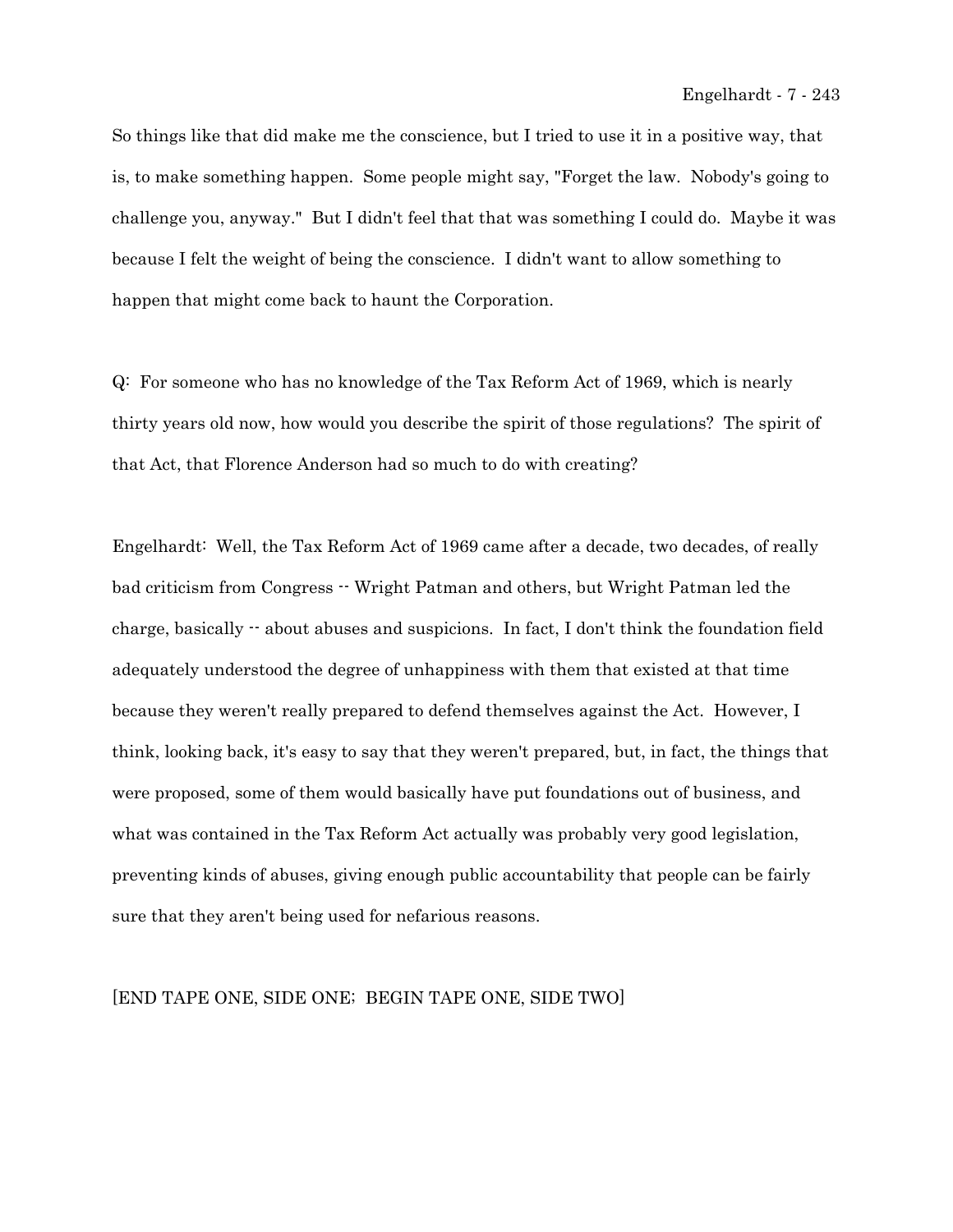Q: I just want to get a few specifics related to the Tax Reform Act of 1969. What was being proposed?

Engelhardt: Yes. I was not intimately involved in those discussions. Alan Pifer and others at the Corporation spent the summer trying to protect foundations from really being put out of business. One of the proposals that I know they felt very pleased at stopping, that is, it was not in the law, was the idea that foundations could not exist in perpetuity, that they would have to spend out, over a certain period of time. That was not in the law. I think it's terrifically important that it wasn't, because foundations can go out of business if their founder wants them to, or if, over time, their trustees decide they should. But having the ability to go on in perpetuity, I think, is terrifically important. Because they grow and have a chance to have an impact  $-$  much greater impact  $-$  than they could if they were just timelimited.

So that was one of the real threats. The expenditure responsibility system actually saved some other potential losses, which would have been that you couldn't make certain kinds of grants at all, to organizations that might be too new, or fragile. See, if a foundation puts too much money into one organization, [and] it's the only money the organization has, technically it could be a tipping system, where the little non-profit would become a foundation, because it had one source of support, which was the foundation. So in a way the expenditure responsibility protected certain kinds of grant making, including certain kinds of international grant making. If you found an institution overseas that had no U.S. tax status, no  $501(c)(3)$ , you could still make it to that organization, so long as you took certain precautions to see that either it was equivalent to a  $501(c)(3)$ , or to take such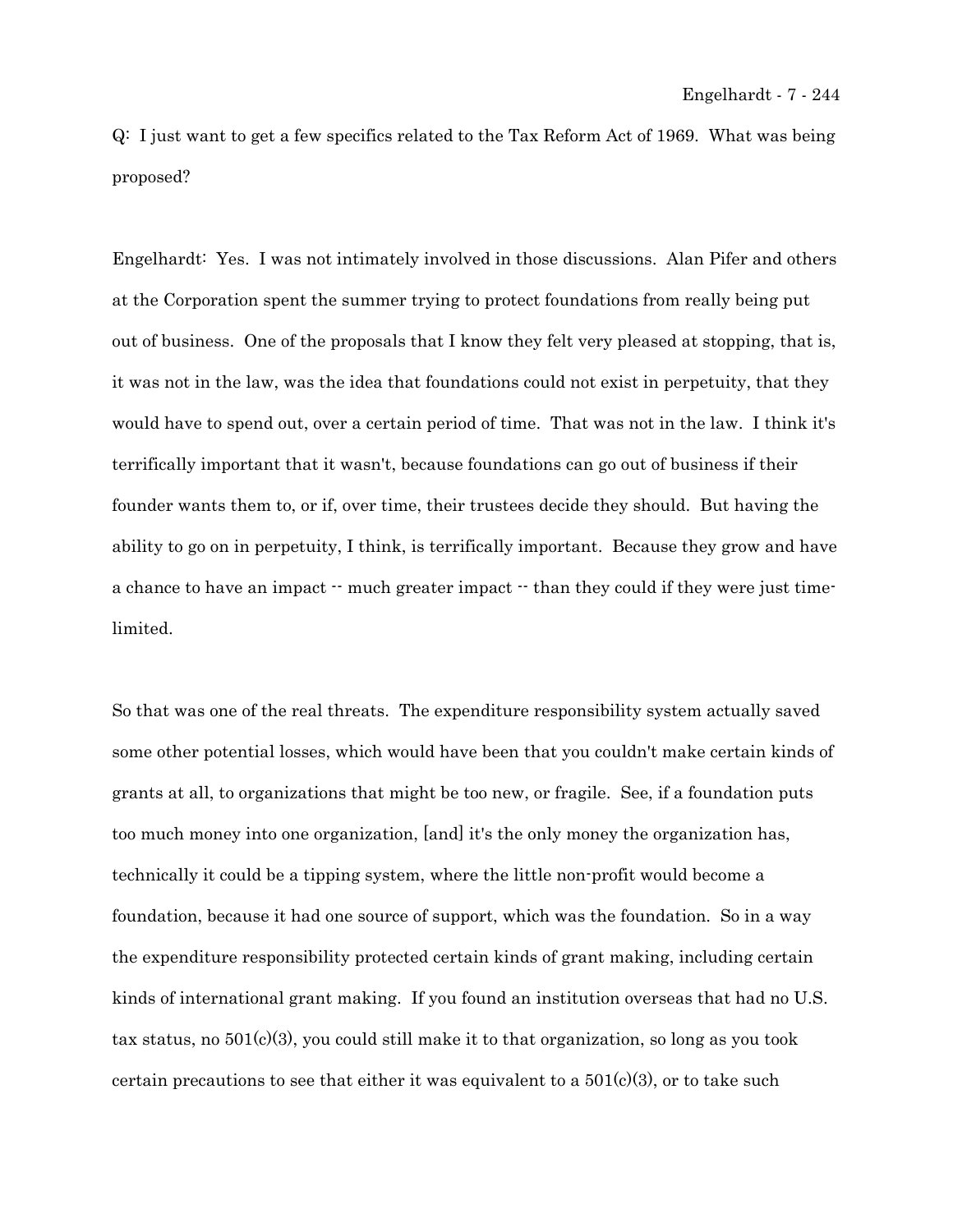expenditure responsibility that you were responsible for seeing that the money was used properly.

So there were things written into the law that allowed foundations to have the kind of accountability that people were pressing for, without destroying the art form. I feel very strongly  $-$  and, probably, coming out of that era  $-$  that diversity of foundation type, diversity among foundations, is the reason that it is a third sector. If you have everything having to operate the same, you might as well pool all the money into the government and have the government and everyone vote on it, and all go in one direction or another, whereas, in a foundation, the diversity allows one foundation to do a very conservative thing and the other foundation to do a very liberal thing, one foundation to spend it on building a building, and the other to spend it sending kids to school. Huge diversity. If the rules start to say  $-$  and this was the threat, really, in the Tax Reform Act  $-$  "This is what you have to spend your money on. This is how you have to spend your money," in too great a detail, people won't want to give money to foundations. The foundations that exist won't have the latitude to operate.

So while at the time of the Tax Reform Act I think there was a lot of sense of failure on the part of foundations, they had failed to protect the field, and in fact, some of that criticism rested at the feet of the Council on Foundations, which did exist at the time, and the Foundation Center. And in fact, a Gardner Commission, with John Gardner and a couple or three other people, I think, studied the situation and said, "We need to build one stronger organization, so that if this sort of criticism happens again, we can protect the field better. We didn't do a good job." And in the end, the Foundation Center's board said,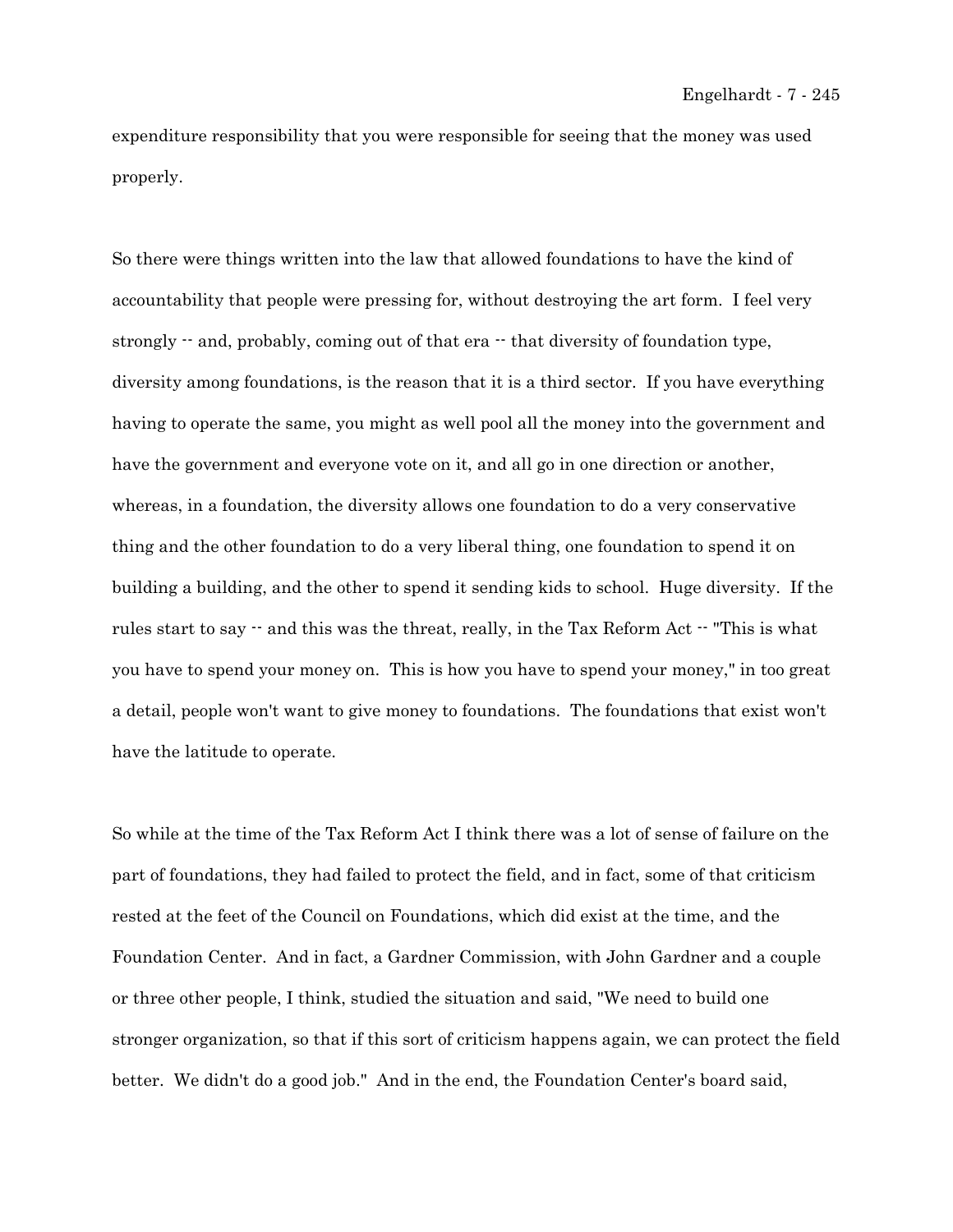"We think our independence from the Council, the membership organization of foundations, gives us more credibility, and that somehow, if we were part of the Council, one organization, the public wouldn't trust us as much."

Now ironically, at that time, all of the support for the Foundation Center came from foundations, but the fact that it wasn't a membership organization gave it more credibility. I think today, with about sixty percent of our annual budget being covered by, basically, people buying our materials to use on the grant-seeking side, we now have true balance in where our resources are from. So I think we are  $\cdot$  even today, more so  $\cdot$  an accountability mechanism for foundations. I think that has, in fact, continued to be a reason why foundations have not been criticized as sharply as some other kinds of institutions. But looking back, I think the law, the Tax Reform Act of 1969, is another reason that foundations are now much less criticized, because, in fact, most of the things people were most worried about have not  $\cdot$  are illegal and are not going to take place. They do have to report on the 990-PF. There were other reporting mechanisms before that, but what goes on there is much more detailed. They are monitored. We, the Foundation Center, monitors them. People can get more information about them than they ever could before, and the rules are pretty rigorous.

Now, there are those who will tell you that the regulators don't regulate, but I don't think they need to, in this case. They don't do audits, particularly, but I think the abuses that were covered  $-$  well, excess business holdings was a major one, and there are some foundations, like the Kellogg Foundation, that felt that that destroyed the foundation in many ways. They held too much of the Kellogg stock. A foundation can be totally in one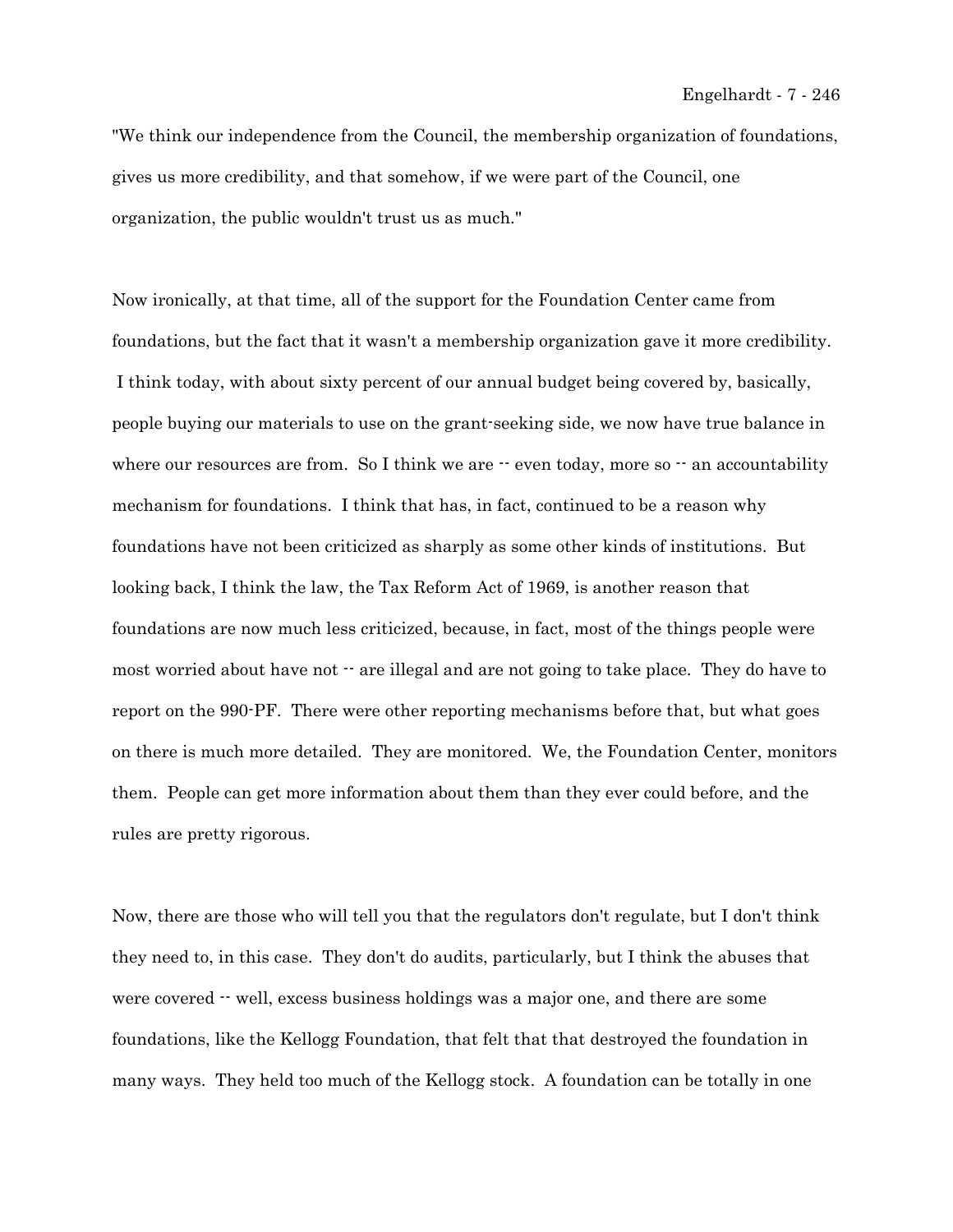stock, but it cannot have higher than a certain proportion of that company's outstanding stock, and Kellogg did. And they were given a certain amount of time to get rid of it, but it meant, of course, that they were dumping stock. So it depressed the value, so they fought with the regulators and worked out some deals but they got rid of a lot of their Kellogg stock. I remember when I was working with Russ [Russell G.] Mawby (who chaired the Center's Major Gifts Campaign, which began in 1987, and chaired the Center's Board of Trustees 1989-1994), he was able to say exactly how much more Kellogg would have been worth if they had been allowed to keep that stock.

So there were some things that affected some foundations differentially, and in that case the idea was to prevent foundations from controlling companies, and it was a good idea. And in fact I was just interviewed this week by a Korean television station that's doing a documentary on Korean foundations, and apparently the major abuse that they worry about there is corporations being controlled by foundations, and  $\cdot$  terrible abuses. I think we just don't see that in this country anymore. So in the end the Tax Reform Act of 1969 was a good thing for foundations.

Q: This might be a good time for me to ask you to speak about the differences between large, general purpose foundations and family foundations.

Engelhardt: Large, general purpose foundations were invented, I think, by Carnegie and Rockefeller, and for many of the years where I was involved, there were, of course, a number of others. Carnegie was always sort of number eleven in assets and grant making. Maybe one year it would go up, one year it would go down. I was just checking where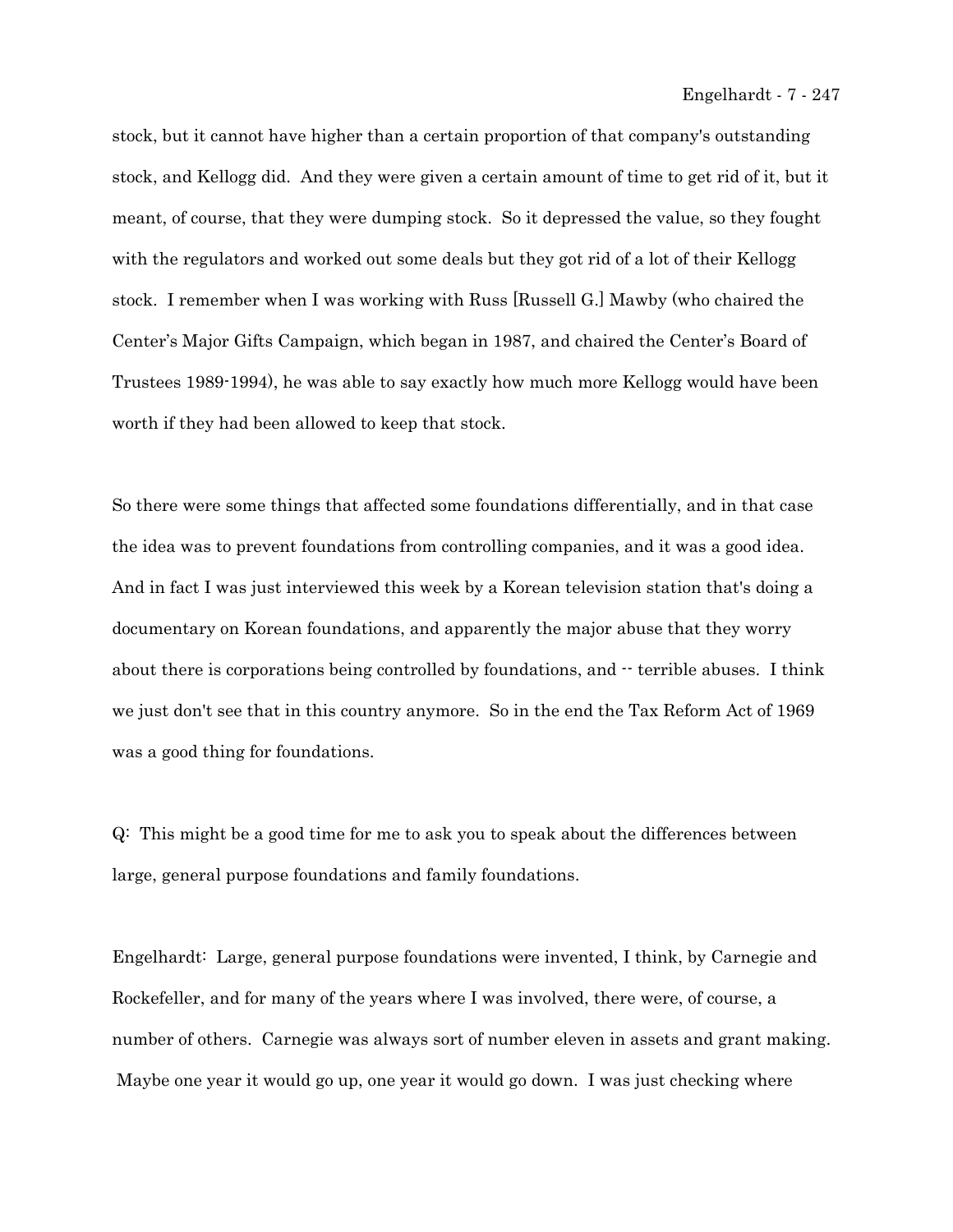Carnegie is now and it is twenty-two, so it has slipped a great deal. Now interestingly, some of those foundations that have been created or grown  $\cdot$  that have knocked it down a few notches  $\cdot$  are what I would call family foundations, or they're much closer to the founders. Many of them are new, many of them are very  $\cdot$  they aren't general purpose foundations -- they're very focused on a field. The Robert Wood Johnson Foundation is a good example. Packard Foundation is a family foundation, and Robert Wood Johnson focuses exclusively on medicine.

Now those are very important, large organizations that do wonderful work, but they aren't the same kind of general purpose foundation that Carnegie is and was.

Q: Are there differences with respect to the laws regulating them?

Engelhardt: No, there aren't. There is no definition of a family foundation. And, in fact, the way we at the Foundation Center have always made the differentiation is we take the whole pot of private foundations, which are the ones that file the 990-PF, and we divide it basically into two parts, corporate foundations, where the money comes from the corporation, and independent foundations, where the money comes not from a corporation but from individuals. There is a fairly recent desire to talk about family foundations, and I, quite frankly, can't differentiate that from the independent foundation. But in some people's mind there is a difference, and I think the difference is staff-driven or familydriven, that is, many of the larger foundations  $\cdot$  well, even that doesn't work anymore. In the old days you could tell the difference between foundations because the Carnegies and the Rockefellers and the Fords all had staff. The staff worked with the board but the board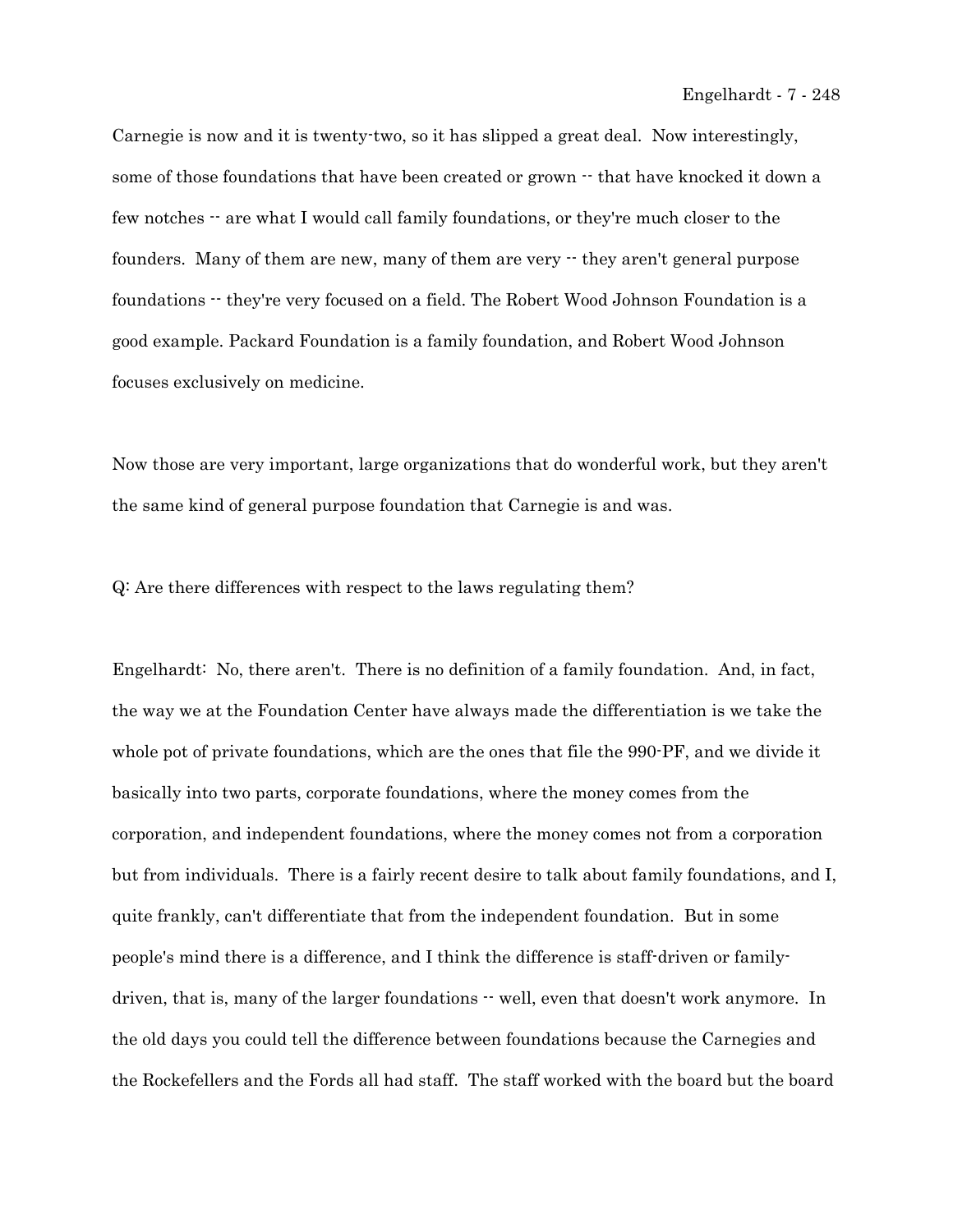had rotation. It was never the same board. Over a very long period, the staff often was there longer than the board. The staff had the responsibility of presenting the strategies and developing the grant programs. And I think that's really where the original family foundation distinction came from, that the family foundation was directed by the family. But now you have many large, staffed foundations. Again, let's talk about Packard. But that is a family foundation, because the family sits on the board and makes a lot of the decisions, not just about specific grants but about what directions the foundation is to go in, and it has a great and wonderful staff.

So I'm not sure what the difference is but I think what people are often trying to get at is the staffing, and that perhaps thinking about the tensions between a staff-driven versus a board-driven entity. And I remember some discussion about that at Carnegie when I was there, particularly at the time the board was diversified. Because when it was the men in the pinstriped suits who were on the board, they wanted to talk about the big issues and the strategies for the world, and they were perfectly happy to leave the grant making and the finite part of that to the staff, and they had a lot of confidence, also, in what the staff was doing, and it was discussed at the board meetings. When the board was diversified under Alan Pifer's tenure, we started getting people who were out there doing some of the work, some academics, or some activists, and they would come to board meetings and say, "What's going on here? You just present us with these grants, and we've never voted no. What's our role if we aren't  $\cdot \cdot$  you're asking us to vote on them, but we don't have any control over what goes on."

So we talked about whose agenda was it, and how that worked. Because I think Carnegie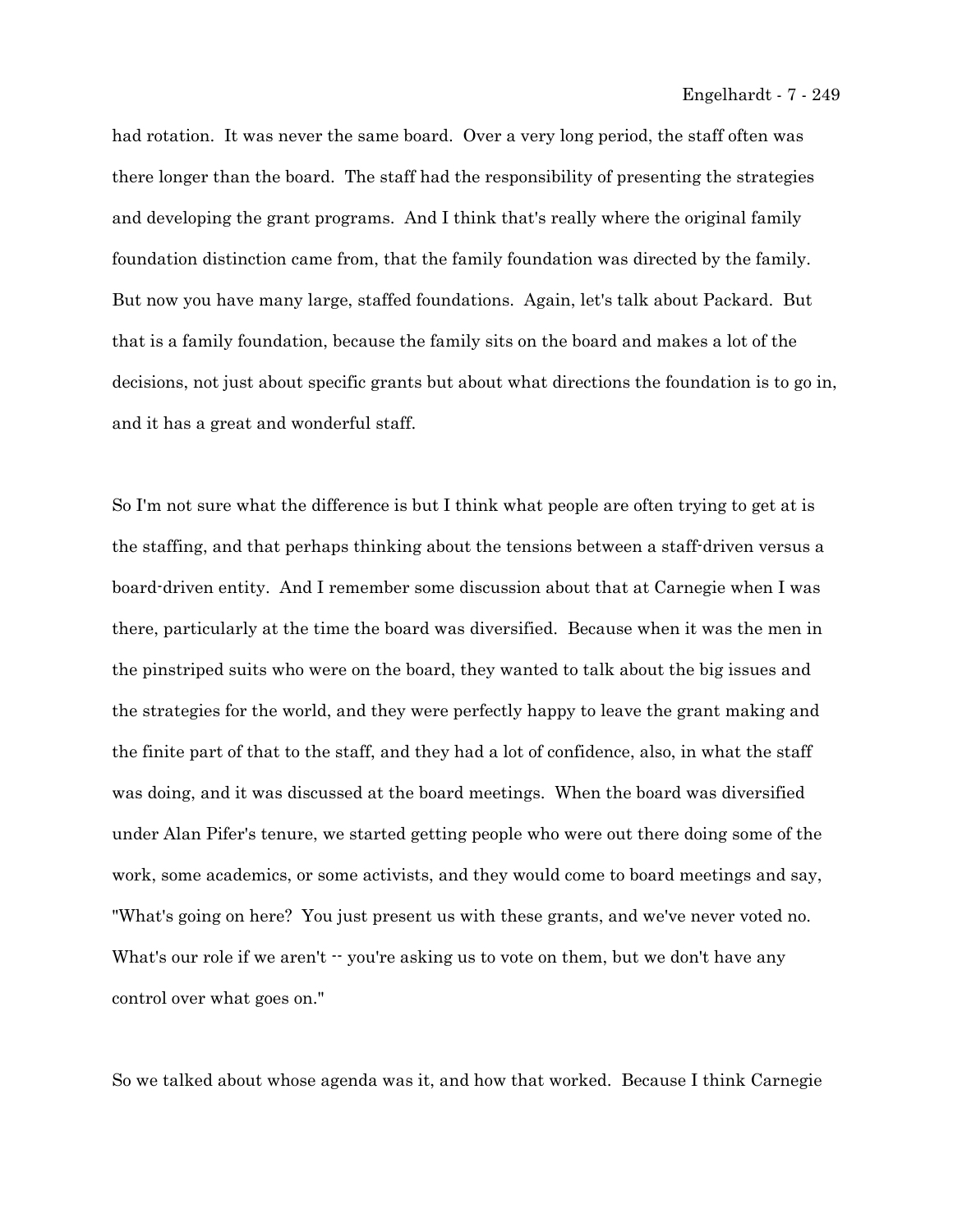is a staff-driven foundation, and I think that's right. The board has ultimate responsibility for the program and for the leadership, and I think they exert that responsibility well, and that they have a huge impact that way. The way they have that impact on the program is primarily by the discussions that take place around the board table. Not by saying, "You shouldn't do this grant," but by saying, "Here are the questions I have about this grant," and the grant gets through. At least this was true in my time; it's probably not done this way now. The grants would go through, but you would know what the questions were, and you would be darn sure not to bring another grant like that if the questions were really serious, or you would get the answer, before you brought something like that again.

So there was a lot of steering in strategy and in context, for the grants, by the board. A very valuable role. It took us a while to convey that to this new, diversified board, because they weren't sure how they were different from the staff. And they were much more like the staff in their backgrounds and interests. And so we had to work that through a little. But they, in the end, I think, did agree with that, and now, of course, the board has gone back to being more of the elite board, and I think their issues probably are different now. But that was a huge issue at that time.

Q: I've heard Carnegie described as staff-driven, president-driven, and never as boarddriven, which I find interesting.

Engelhardt: The board makes a huge impact in deciding who the leader is going to be, and I think that was something of a surprise when Alan left, because he decided he would retire early. And he'd been there a long time and I think that seemed right to him. He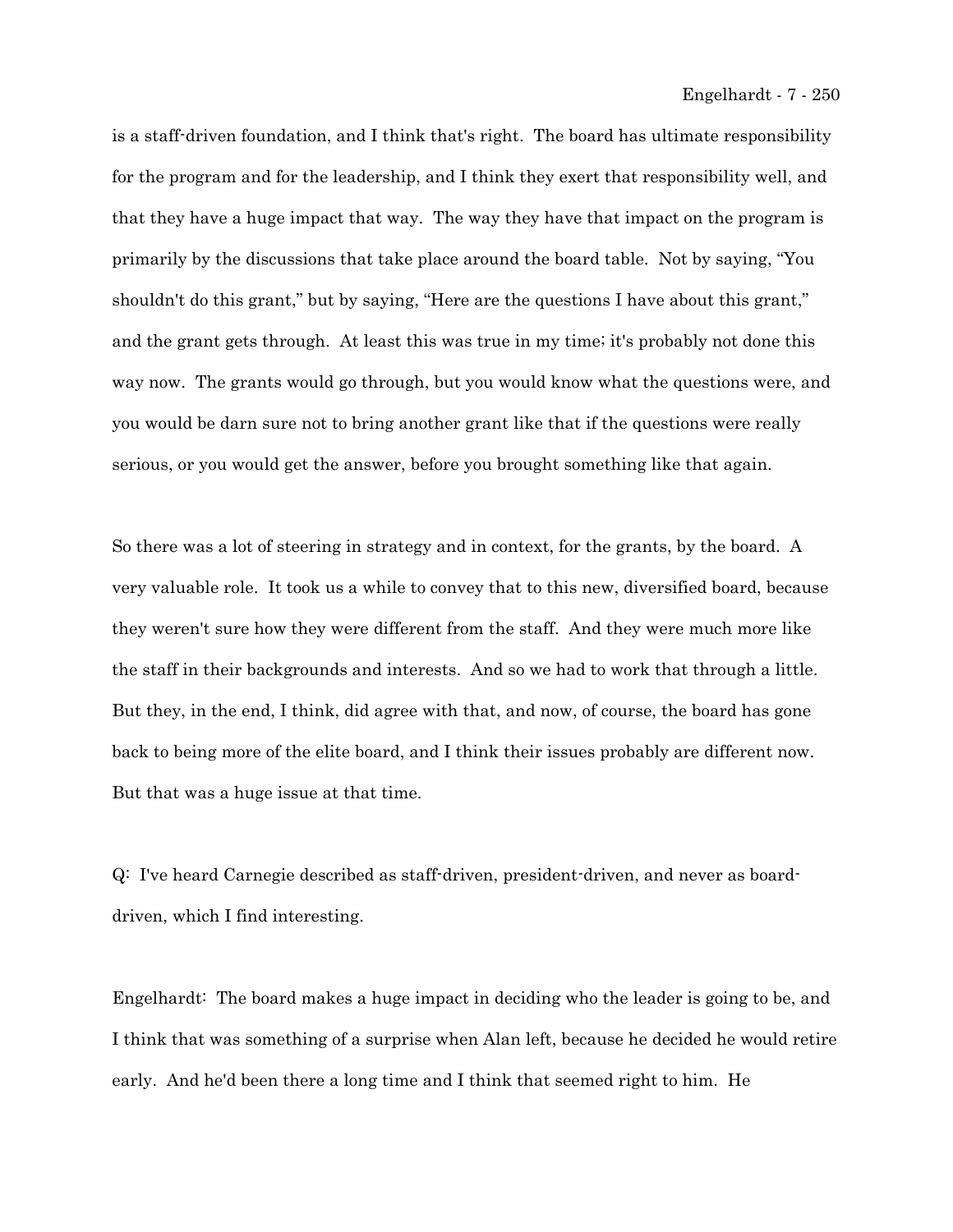wanted to pursue some interests he had that were fairly specific: in the aging project and in South Africa. And I think we were all a little taken aback when he announced he was leaving, and Alan had arranged how it would all go after he left; that is, who would be in what positions, and he determined succession  $\cdot \cdot$  which is what you often ask of a president. But the board hadn't been in on that discussion, and the board then said, "Oops, this is our job," and they did their job. But it was a different way of structuring, or a different kind of leadership [that] they wanted, in fact. I think that was very hard on Alan, specifically, but also hard on the rest of the staff, because we weren't sure necessarily what that meant about the role of the staff. And I think I would not have called the Corporation presidentdriven during Alan's time. I suppose some people would have said it was during John's time but I don't think so. I think, certainly, during [Frederick P.] Keppel's time, but there wasn't much aside from the president in those days. But I suspect that term, which I haven't heard in relation to Carnegie, relates to David Hamburg, because I believe under David Hamburg it was president-driven rather than staff-driven.

Q: In your experience, was the Carnegie board a functional board? I'm trying to get at the board's role, as you perceive it, during your tenure as Corporate Secretary.

Engelhardt: The board's functions changed, of course, over time, that is, what committees they had and how they saw themselves operating. I've talked mainly about the program side. I think the other side we haven't talked about yet is the financial side. The finance and administration committee was one that I think was written into the by-laws, so it has been around for a long time, and it has the fiduciary responsibility for the assets. And as Corporate Secretary I also sat in on all those meetings, and I did see huge change during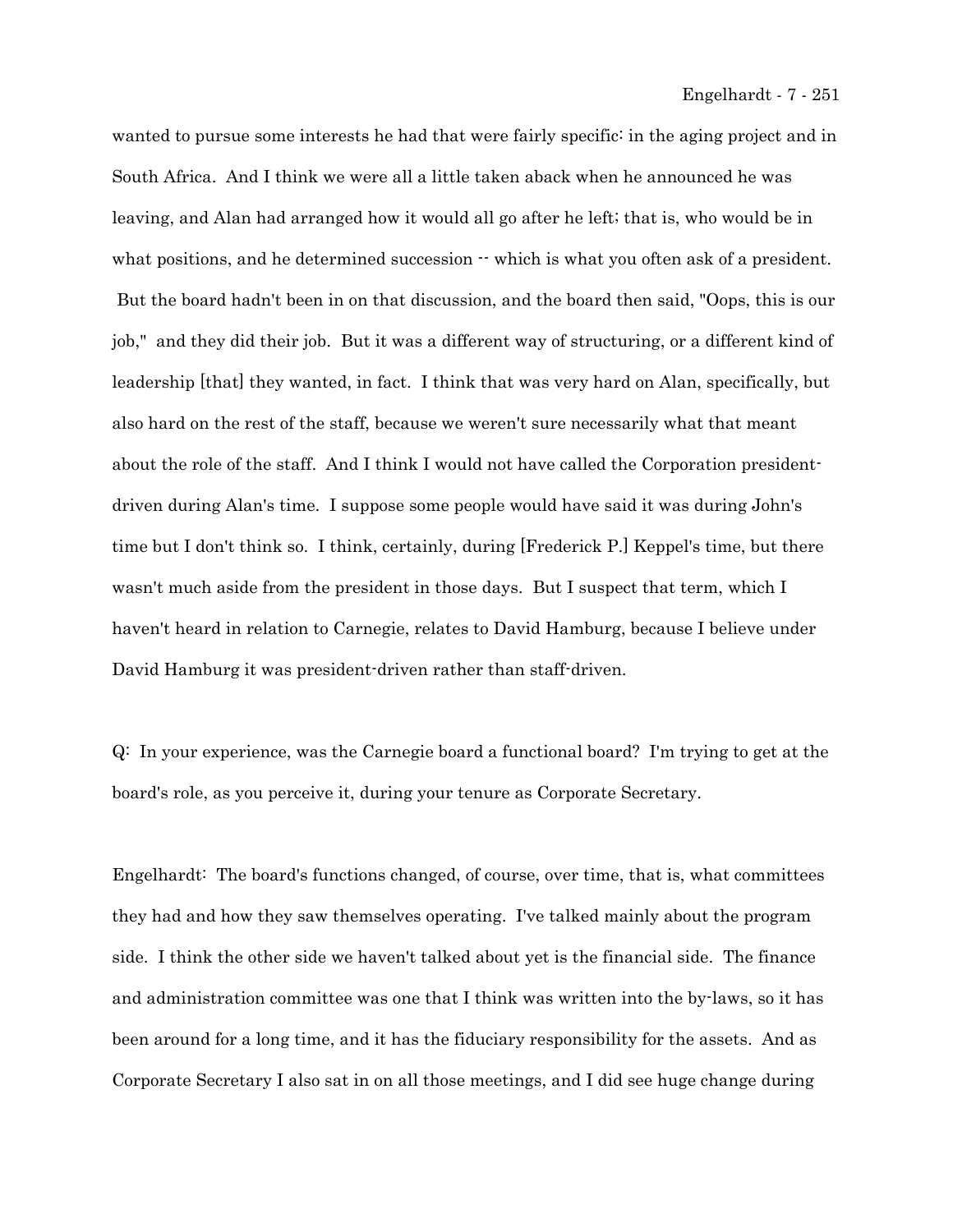the time I was there. That was a very hard-working committee, with some very good financial people on it, and I'm talking about the era when Dick Fisher was chair of that committee, and then Carl Mueller, and  $\cdot$  I guess that was about the time I left. It was increasingly, during that period, active in placing money, doing asset allocation, whereas before, I think, it had been much more watching the managers of the money, looking over their shoulder. And initially, I think it was a question of watching Morgan Guaranty and how they were handling the money, because it was only in one spot. Then there was the experiment: they decided, as a committee, that they needed to have a "horse race," I think they call it, and they got three managers. One didn't do very well so they threw that one out and [then] had two. Then they brought in all kinds of diversified investments, so they were really working  $\cdot$  that was a very functional committee, and it went in some directions that you might argue with. And I remember, I think it was Dick Fisher talking about how if you had all these different  $\cdot$  your real estate manager and that was going to be ten percent, and you had your international manager and that was going to be ten percent, and you had your leverage buyout manager  $\cdot$  and once you had made those decisions you were actually managing the portfolio. And so he was arguing with the rest of the committee about what their role should be, and I think he had some reservations about being that close to the investments, whereas I think Carl Mueller wanted to be sure we got in on this investment and that investment. I think he was much closer to that. So there's a committee that was extremely functional, and saw its role as very important, and [it] was very important, and, I think, still has a great deal to do with what happens to the assets. Which is a huge part, of course, in a foundation, of what the board's responsibility is.

In the program side, I don't know what functional would be. I think they provide the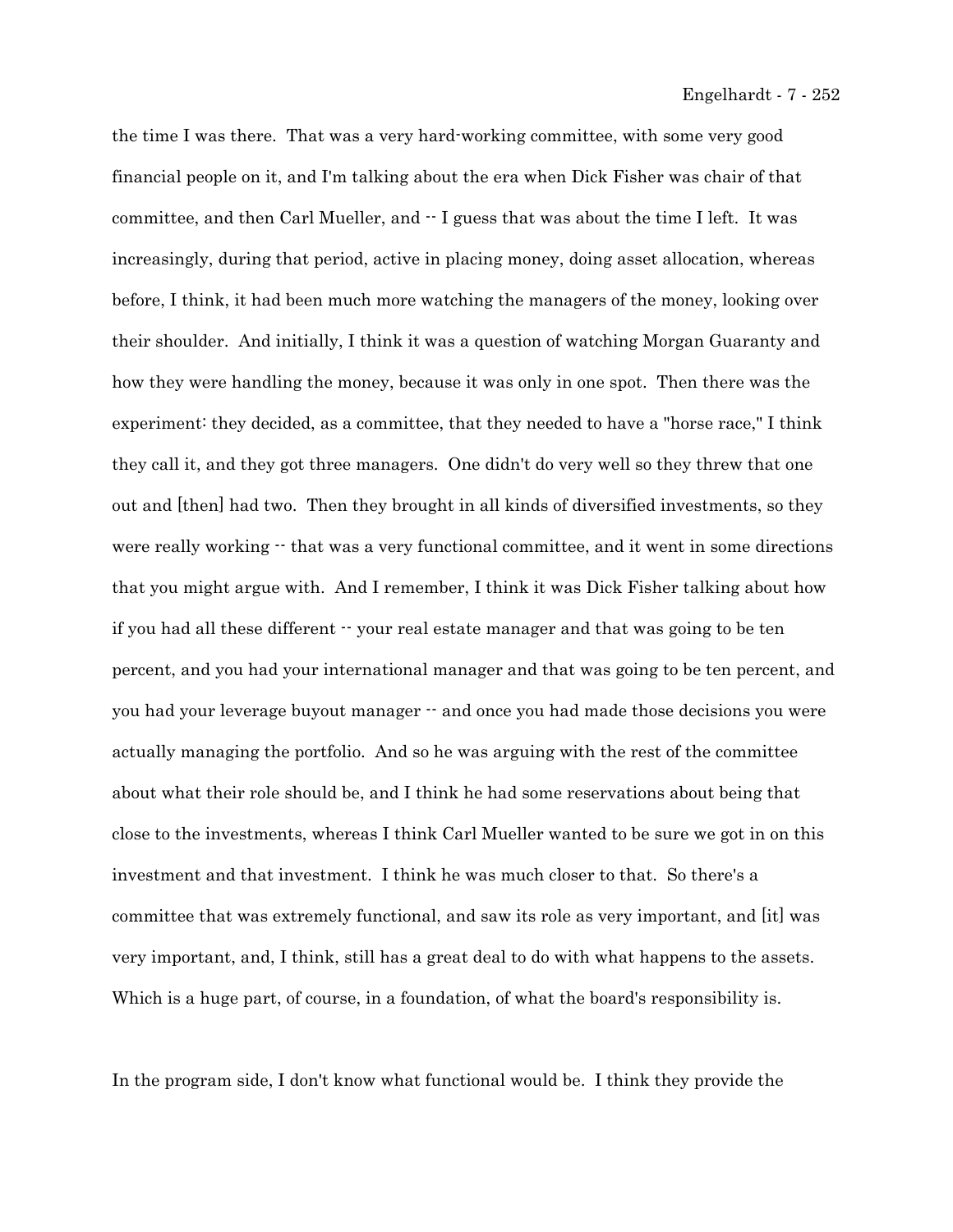guidance -- there's one story about guidance from the board that I haven't told, which is, I think, illustrative of this. During the early era of worrying about drugs, it was clearly a social problem and it was going to get worse. And Carnegie wasn't doing anything about it, so it must have come out of a retreat, but the board said to the staff, "We will be active in some way in drug abuse, and go out and do something about it." And the staff scurried around and tried to find things to do and, ultimately, I think, joined with some other foundations to create the Drug Abuse Council. Which didn't go anywhere. It was not a good thing. It didn't work. And I often looked at that, and I think others did, too, as an example of how a board shouldn't function in the program area, that is to say, this is an important issue, therefore, this foundation has to act on it. I think it works much better if the strategies  $\cdot\cdot$  the issues and the strategies  $\cdot\cdot$  come out of the foundation's other work. There's synergy there, there's experience there, there are relationships there, and you build on those. Whereas, there was nothing that they had, already existing, or that they could build on in this area, so they created something new. But it was sitting out there all by itself, and without the context for it that I think could have made it successful.

And I think after that the board backed down. This was when it was the activist board, I think. I think the board, after that, kind of backed down on saying, "We're going to set the agenda."

Q: It's interesting to me because Carnegie himself did invest the trustees with the responsibility for setting the direction of the foundation's activities.

Engelhardt: Well, and in the end, they do. When they hired David Hamburg, I think in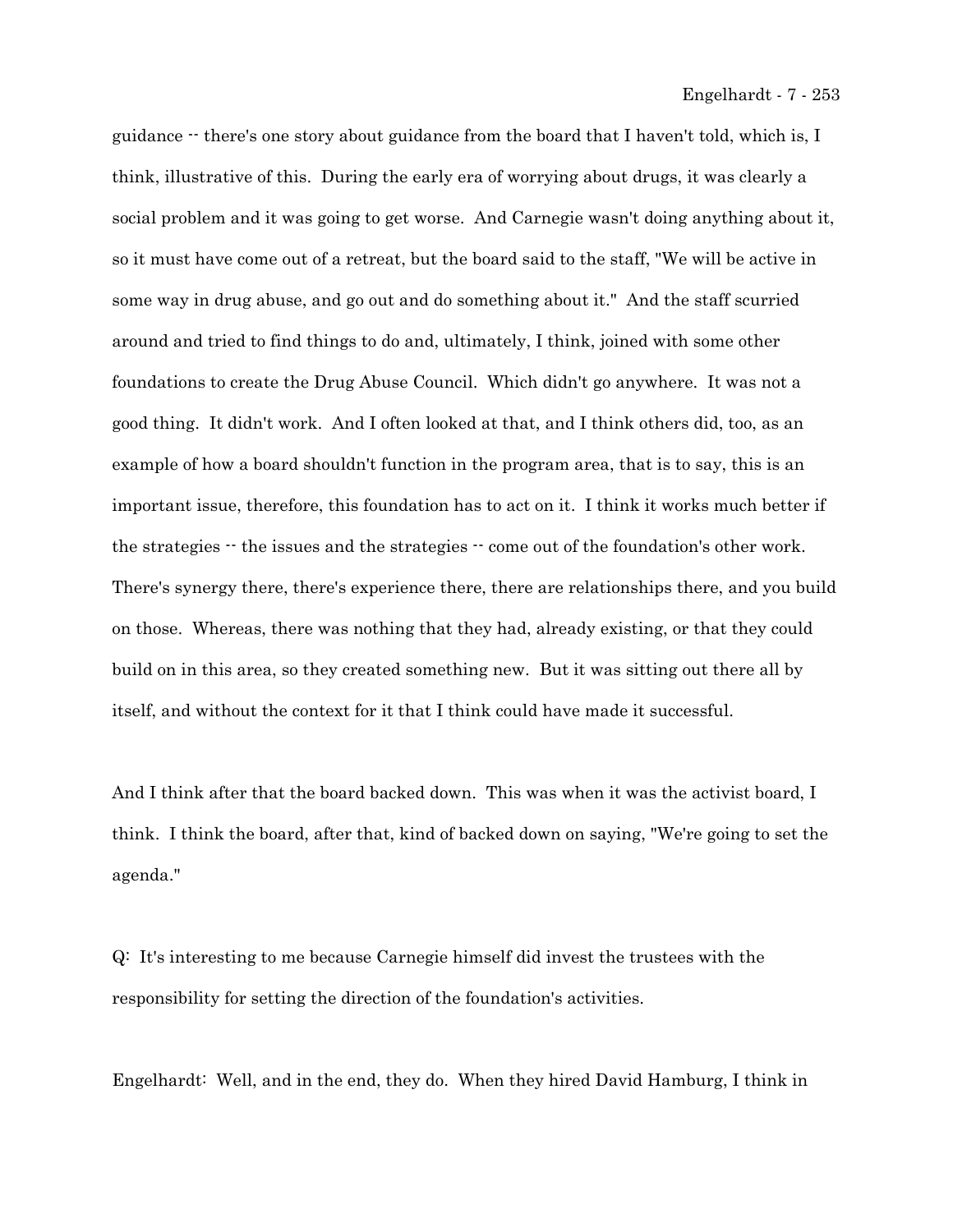part they were hiring him for his personal qualities, but also he was active  $\cdot$  his background was in the medical field, the international field, and areas that Carnegie had not been spending that much time in, and he took the foundation in those directions.

Q: Yet in these first years, you're still there, Hamburg is president. Is there not some dissent on the board? Are there not some members of the board who are in disagreement with some of the directions?

Engelhardt: Under Hamburg? That would be very hard for me to say. I overlapped with him for five years. During that time the board meetings changed dramatically, as did staff meetings. And having been, for a number of years, in on all of that  $\cdot$  not certain things that were done behind closed doors but pretty much hearing what the discussion was, hearing who was on what side of each debate, and having things being pretty open, I don't think Hamburg used the board the same way. He used the board for presentations about programs, or a chance to bring the board into his vision of what he was doing and get them excited about it, rather than laying out some questions or even grants. I'm not sure what role the board, any more, even plays in grants. And in the old days, that was really what the discussion centered around. So I think any conversation that reflects dissent or questioning takes place outside of the board room.

Q: In your experience, was the Corporate Secretary always present at board meetings?

Engelhardt: Yes.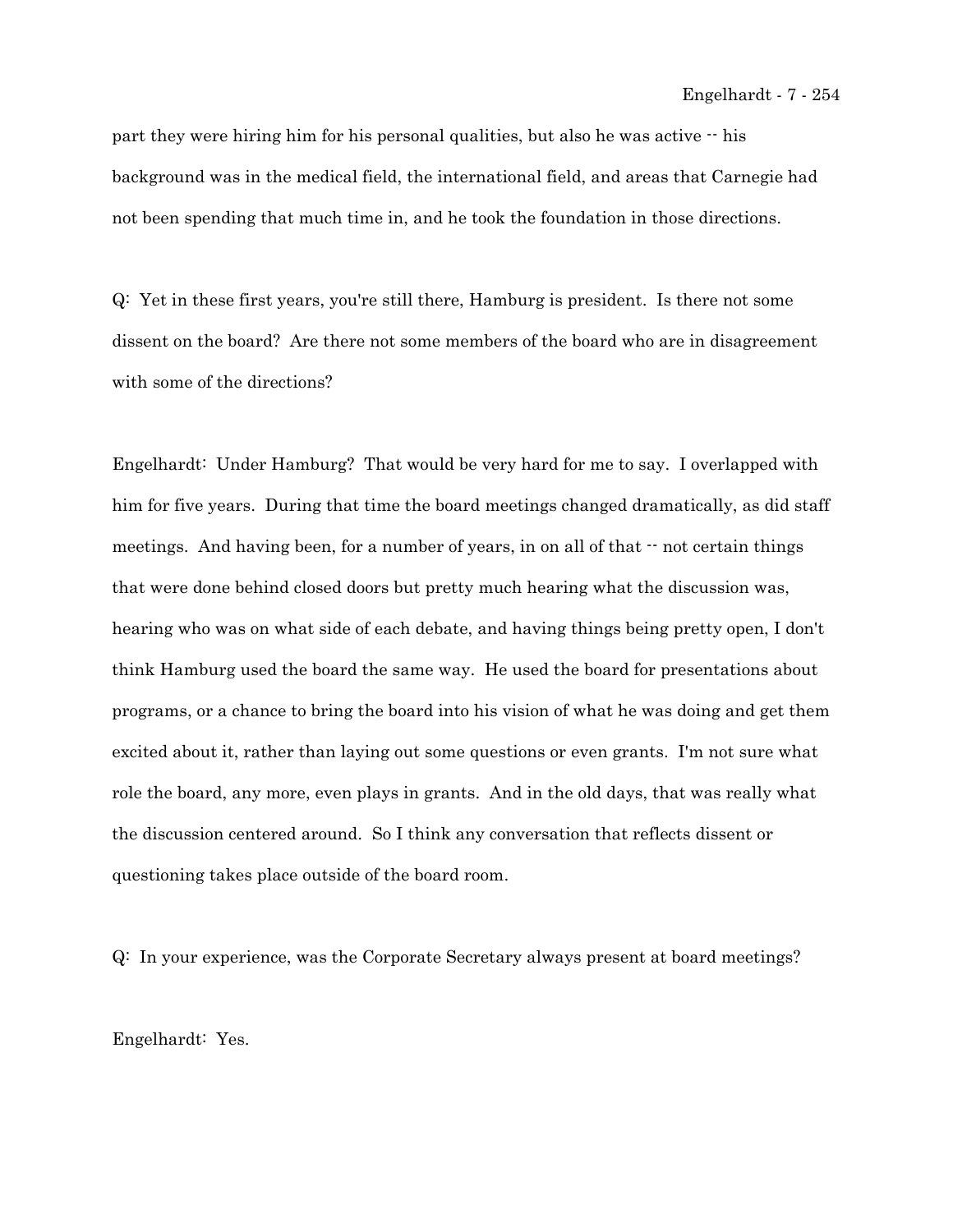Q: Did that include executive committee, or executive sessions?

Engelhardt: No, it didn't include executive sessions. The President at Carnegie is a board member, so the President would have been in on executive sessions, except where the President was being discussed, and then the President would have stepped out of the room.

Q: But the Corporate Secretary was not a part --

Engelhardt: Not in executive sessions. But during my era, I don't remember many executive sessions except to talk about salaries. That was basically all there were. And the committees also, yes. Oh. I guess the one set of committees that didn't have minutes might have been the nominating committee. I kept notes of that, so that I could trace whose name kept coming up, get background on it, and so forth, but except for that I think I recorded everything. I might leave it out of the official record, but I would write it down and it would be in the meeting file, so that we could go back and remember who said what, who disagreed with what.

Q: Again, getting back to the power of the position of Corporate Secretary, certainly during your years and Florence Anderson's years, was there ever any dissent over your sitting on various of these committees at Carnegie?

Engelhardt: I think you're referring to some stories that I told about questions being raised about whether I should be in certain meetings. There was never any official question, I don't think, that the Secretary should be in these meetings. I think there was a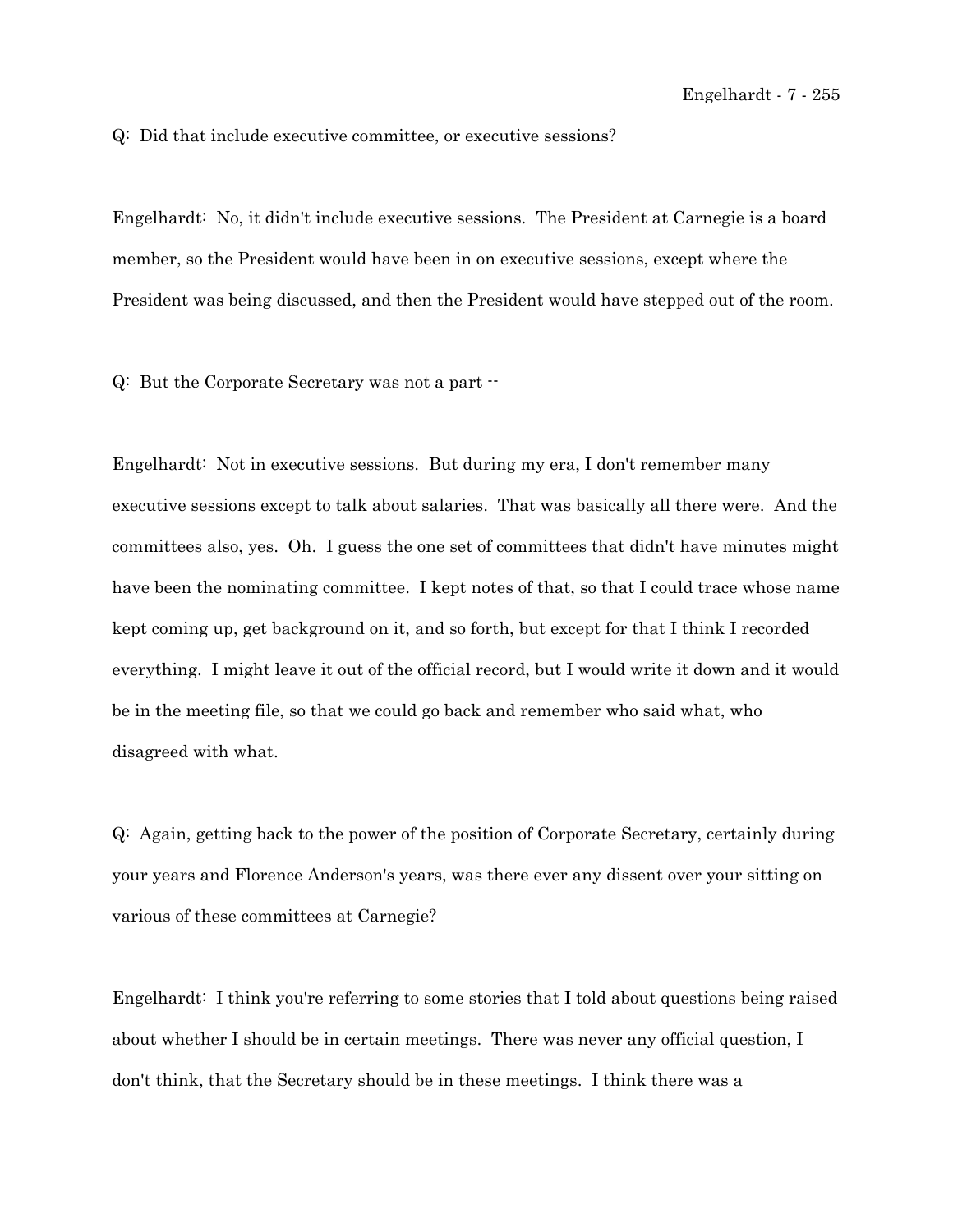brief period where there were certain men who were on the board, and on the staff, but not in the position of President, where they saw me being in their meeting, as they often saw it, as not being appropriate. I think they (a) didn't understand the role of Corporate Secretary at Carnegie, and (b) didn't understand who I was and what I did. I became Corporate Secretary when I was, what? Thirty-two. I looked young then, and I already had ten years of experience under my belt by that time, but they didn't know that. They thought I was the secretary, basically. So I think that was part of it, including one staff member whose tenure was mercifully brief, who was in the financial area and didn't get the women's thing at all. But that was not an official issue, ever, when I was there. It may be now.

Again, David Hamburg's view of how he wants to structure the organization, and Vartan Gregorian's after him, the Corporate Secretary had a very different role, following my tenure there, and Vartan Gregorian is bringing in an administrator, who will be over the Secretary. And I think that may reflect the outside misunderstanding of what these roles were at Carnegie. Because he had McKinsey & Company come in to study it, and they thought you needed a vice-president of, or something, to run this. So he's hiring a vicepresident of, which is a whole different way of structuring it. So maybe if it were that era I would be the vice-president of. But I wasn't. Also, you probably wouldn't hire me for that job, because I didn't at the time have outside experience to qualify me to be the chief administrator. But at a foundation the administration is so unique to the kind of institution it is, I'm not sure outside experience is particularly helpful.

Q: How do you perceive the role as changing after you left the position?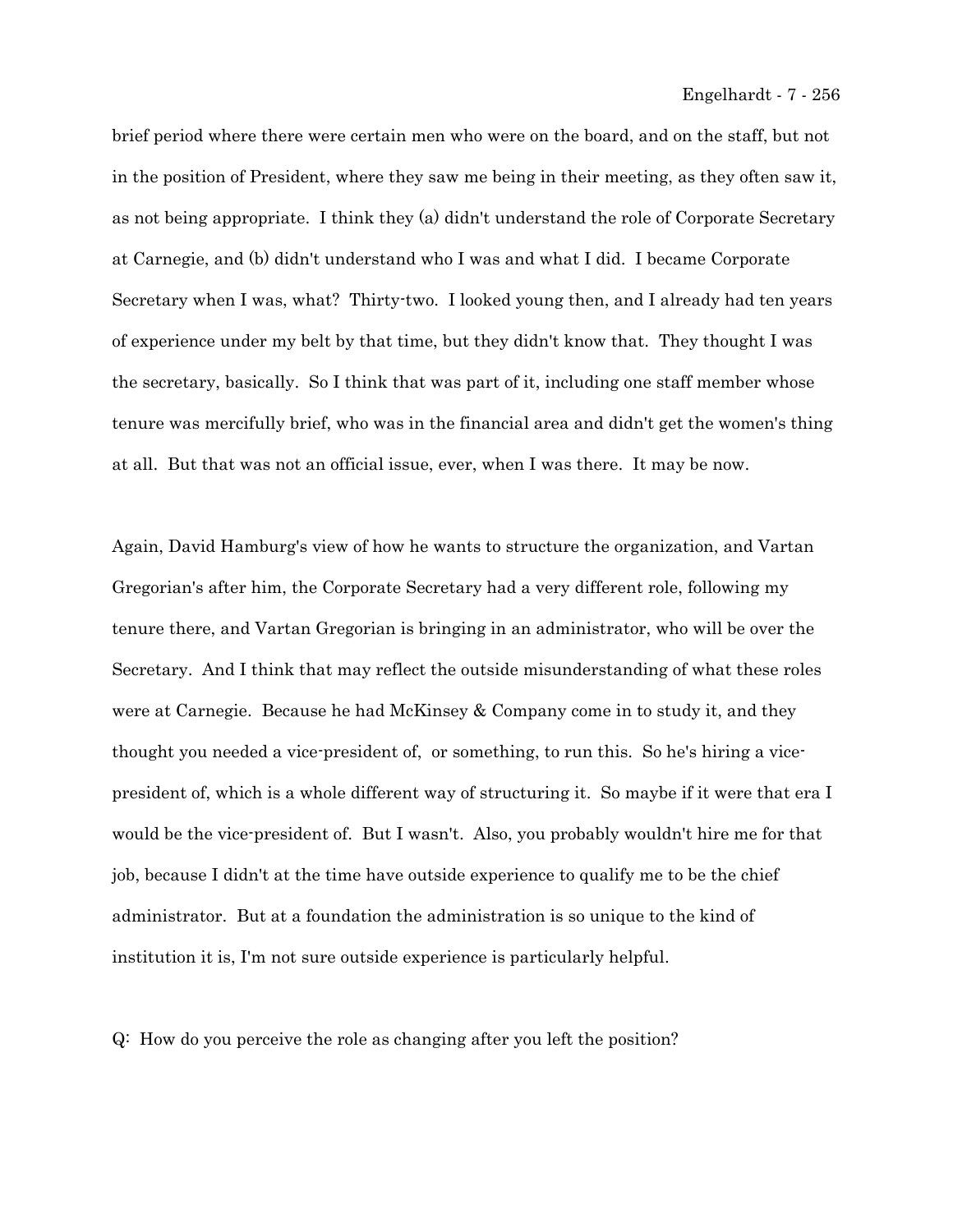Engelhardt: I know much less about how things are done there. And, in fact, they even moved to a new space after I left, so it really is a different Carnegie Corporation. So I do talk to people who are still there, and I think there are remnants of the old Carnegie - almost anachronisms, in some cases  $\cdot$  about how things are done. Even to the point of having teas, which they still do. Or, certain aspects of grants management, I think, are probably remnants. And it may be that it is time to restructure it, so that it all fits together better. But the role of Corporate Secretary, as I knew it, does not exist anymore. I don't know whether Dorothy [W.] Knapp is in all the board meetings or all the other kinds of meetings, and part of that is the size of the organization. Before I left they stopped talking about all the proposals together. When I was there  $-$  well, when I was there under Alan  $$ it changed under David Hamburg  $-$  all of the program people talked about all of the projects and all of the program strategies, in a weekly staff meeting, and we all read each other's proposals, that is, at the time they were being presented. There's a point after which you can't do that if you have so many programs and so many proposals coming in, and you're making grants for them. Because, as I say, it was, what we were giving away at the time that I left, eighteen million [dollars] or something like that, and I think they're giving away fifty million now, and some of the grants are bigger, but I think there are just a lot more grants. And you can't manage the new organization in the same way you manage[d] the old organization.

Actually, that relates to an interesting thing that happened last week. I was asked to moderate a panel of foundations at the Independent Sector meeting in Denver, and it was fairly last minute, but they did give me five minutes in the beginning to set the context for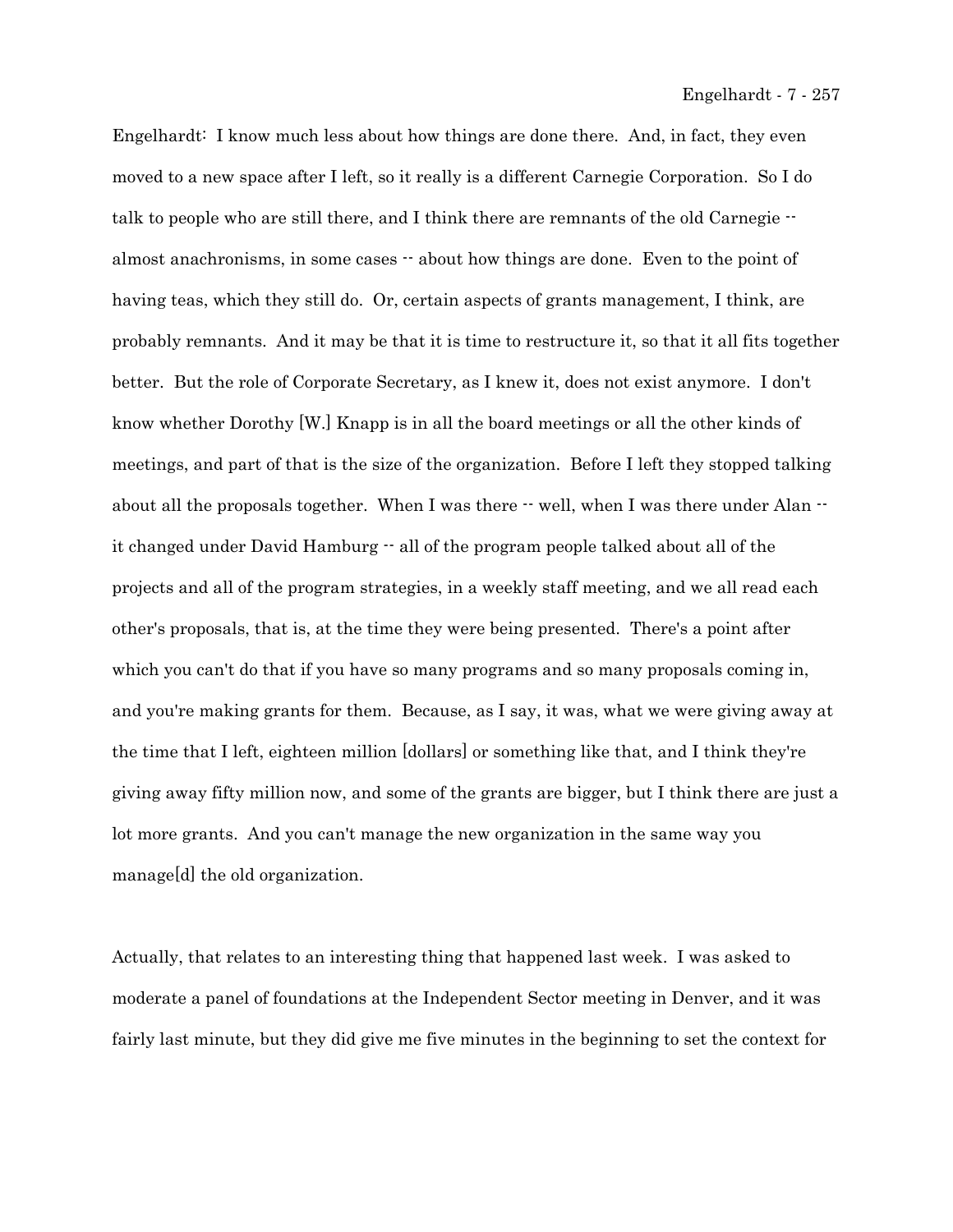the discussion. It was, basically, What happens to an individual foundation when its assets increase dramatically? I used our data at the Foundation Center to talk about growth in assets, and everyone's talking about it. Everyone's very aware of how much foundation assets have grown. But to say that there were five different reasons, four different reasons, within the field why a foundation might grow. Huge new money, and there are, now, billion-dollar foundations being set up, which is starting from scratch, having to build a structure to spend that kind of money. Someone dies and leaves  $\cdot$  there is an existing foundation but the donor dies, leaving a huge estate. Packard is a good example of that, and Cole [Colburn S.] Wilbur was there to talk about that. Again, you simply have to restructure the way the organization works. It can't work in the old way. Then, just asset growth, and I had two different ways of thinking about that, one being that the stock market going up over time. But the other being  $-$  and Barry Gaberman in the end spoke about that for Ford. Then a foundation that is in equities but mainly has one company stock, and Steve [Steven A.] Schroeder talked about the Robert Wood Johnson Foundation, which is the Johnson  $\&$  Johnson stock  $\cdot \cdot$  two-thirds, I guess, of their assets, are in Johnson & Johnson stock. And it was wonderful because this was a group not just of foundation people, but of people who look at foundations from the outside and say, "They have all this money. What are they doing with it?" They got to hear the different things you have to think about if you're inside the organization, trying to figure out how to do your work well  $\cdot$ 

Q: For example?

Engelhardt: For example, how do you grow your staff? Do you have more programs or do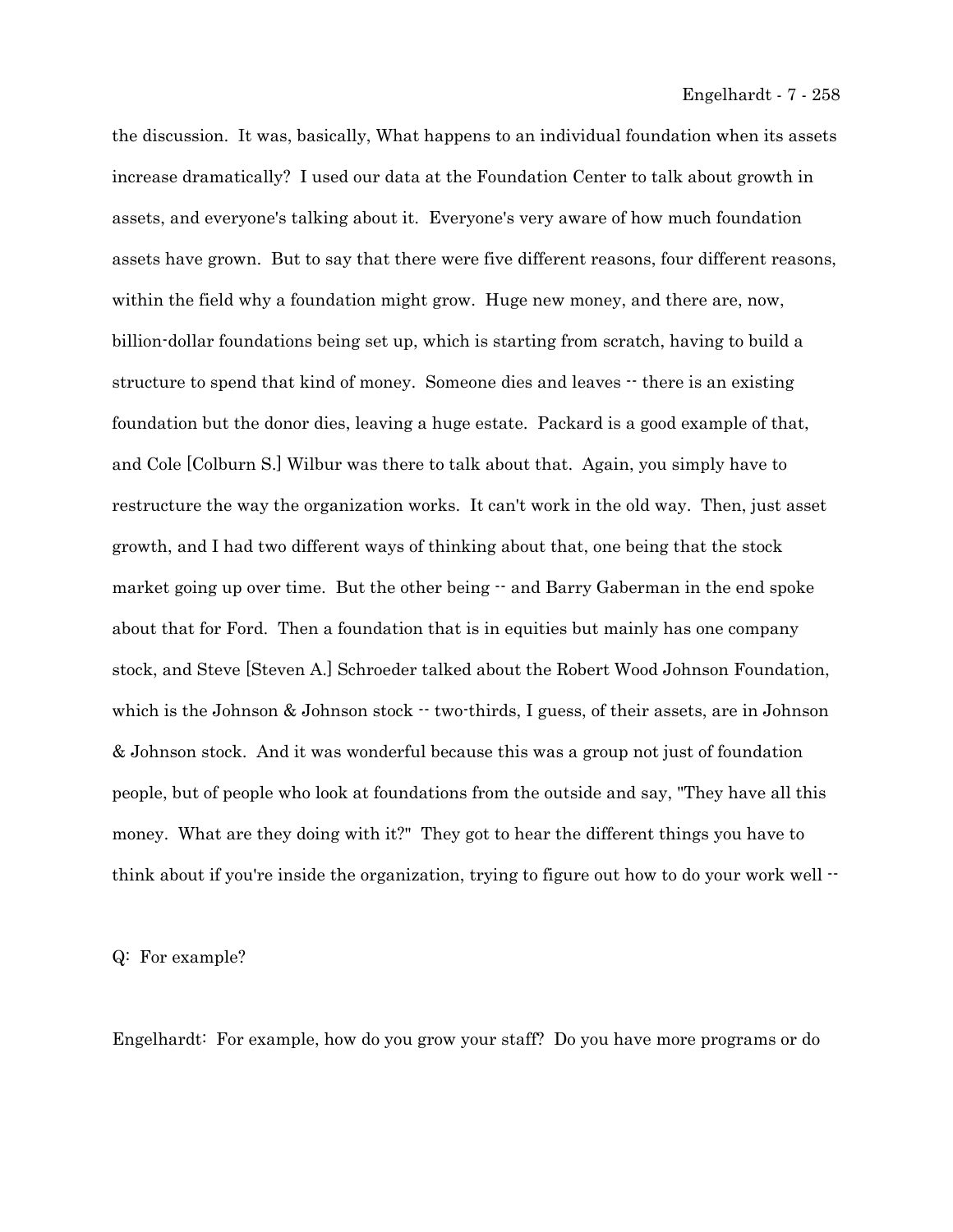more in one area? Are you able to go to different kinds of strategies than when you were a smaller foundation? Does that require a different kind of staff? Does it require different kinds of investments, if you have the latitude to make investments. And when the stock market is going up  $\cdot$  now depending upon where your money is coming from  $\cdot$  how do you plan ahead if you don't know whether you'll be a foundation of that size in the future? And in fact, a lot of the questions I think people have  $\cdot \cdot$  people out there, not in the foundations  $\cdot$ - is about pay-out. The phrase you keep hearing is, "They have all this money. Why aren't they giving more of it away?" Well, of course, if you have more money you are giving more of it away, because five percent is five percent of a bigger number. But there's been a lot of pressure and it was raised, in other -- by Pablo Eisenberg, specifically, at this same meeting --. Shouldn't the law increase the pay-out? Shouldn't we get a new law that says you have to pay eight percent or ten percent of your assets?

So we did, in the panel, talk about pay-out, and the three people who spoke were just wonderful in being able to talk about how they, in their foundation, thought about pay-out in relation to their situation and what they considered to be their mandate. I think people went away from that  $\cdot$ - I hope people went away  $\cdot$ - from that session understanding that it's not just, "You're money's going up, you should be giving us more," but there are very thoughtful people thinking about very different, strategic issues, that it's not just a money thing.

Q: Well, again, can you give me some examples of how they perceived the pay-out situation?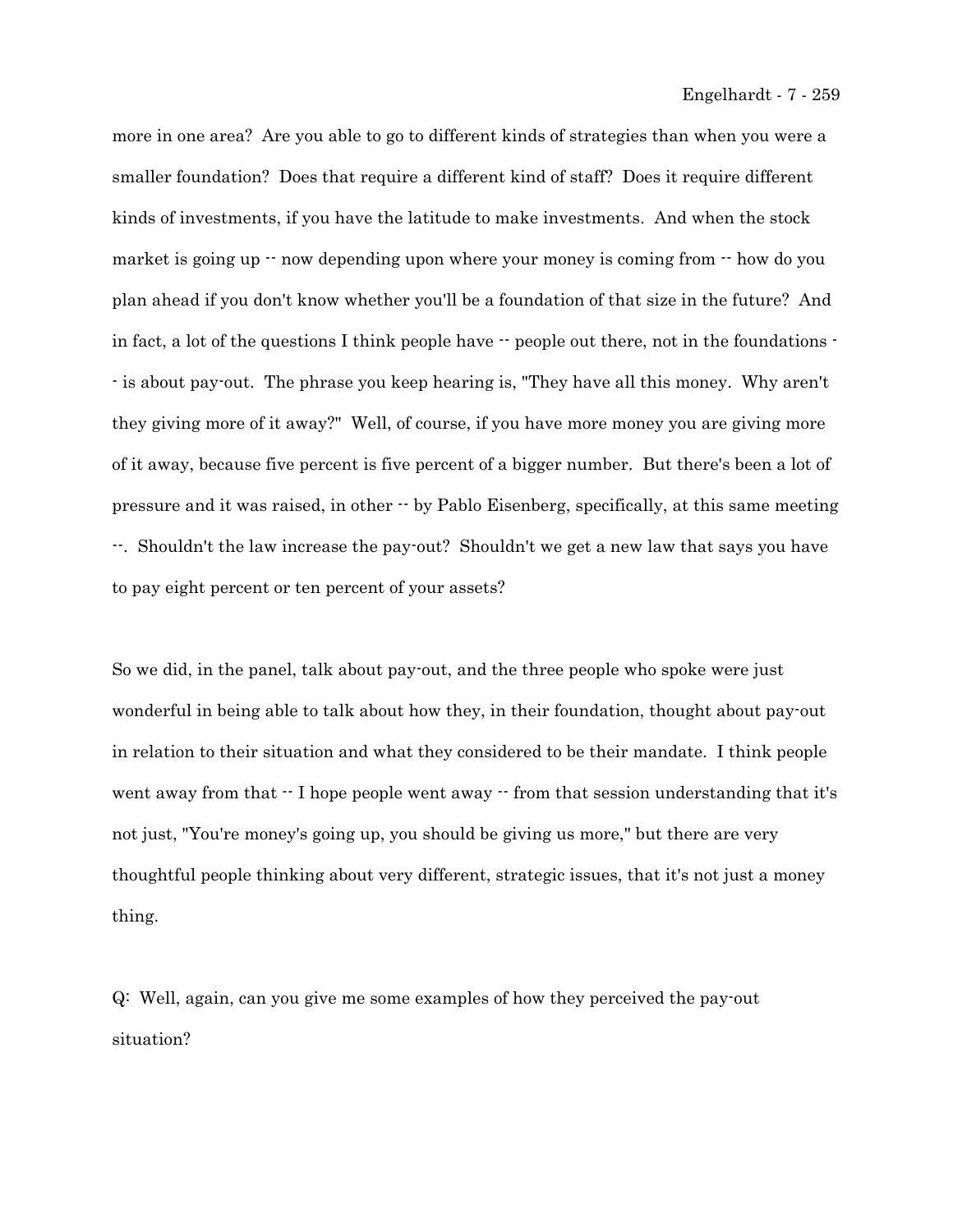Engelhardt: Well, Barry Gaberman talked about -- when was it? -- when they were paying out fourteen or some percent  $-$  and then there was the oil crisis and their assets  $-$  basically, they had to restructure the whole organization to downsize it and have restricted their payout much more since then, and now are back, just now, I think, in constant dollars, getting back up to where they were in  $\cdot$  what?  $\cdot$  1975 or something like that. And he used that as a jumping off point to talk about how much money they've given away in the meantime, how much more they can do now than they could have done if they had kept that kind of pay-out, and very eloquently spoke about the role that the Ford staff and board see themselves playing, which is as stewards of wealth. It's not their money. They're stewards of it, and they feel an obligation to pass it to the next generation in at least as good a shape as they found it. And, I mean, there were tears in people's eyes, listening to this conversation about pay-out, so it was really kind of wonderful. But what I liked about it, particularly, was letting people outside foundations see what kind of caring decision making goes on. Steve Schroeder had a wonderful chart which showed what would happen in projections going forward, if Robert Wood Johnson paid out five percent, six percent, and seven percent. Over like a fourteen-year period the lines crossed, that is, the amount of money left in the endowment would have shrunk at the high levels of pay-out, so that you'd be paying out less after a certain period of time, because you wouldn't have as much money to pay out from.

So that's another approach to thinking about it. These people [had] thought about it. It's not that they're just knee-jerk, "Don't make us pay out any more money." And I even remember when I was at Carnegie and Lee Jacquette was Treasurer, and part of the role of Treasurer was to protect the corpus and not let those grant makers -- you know, the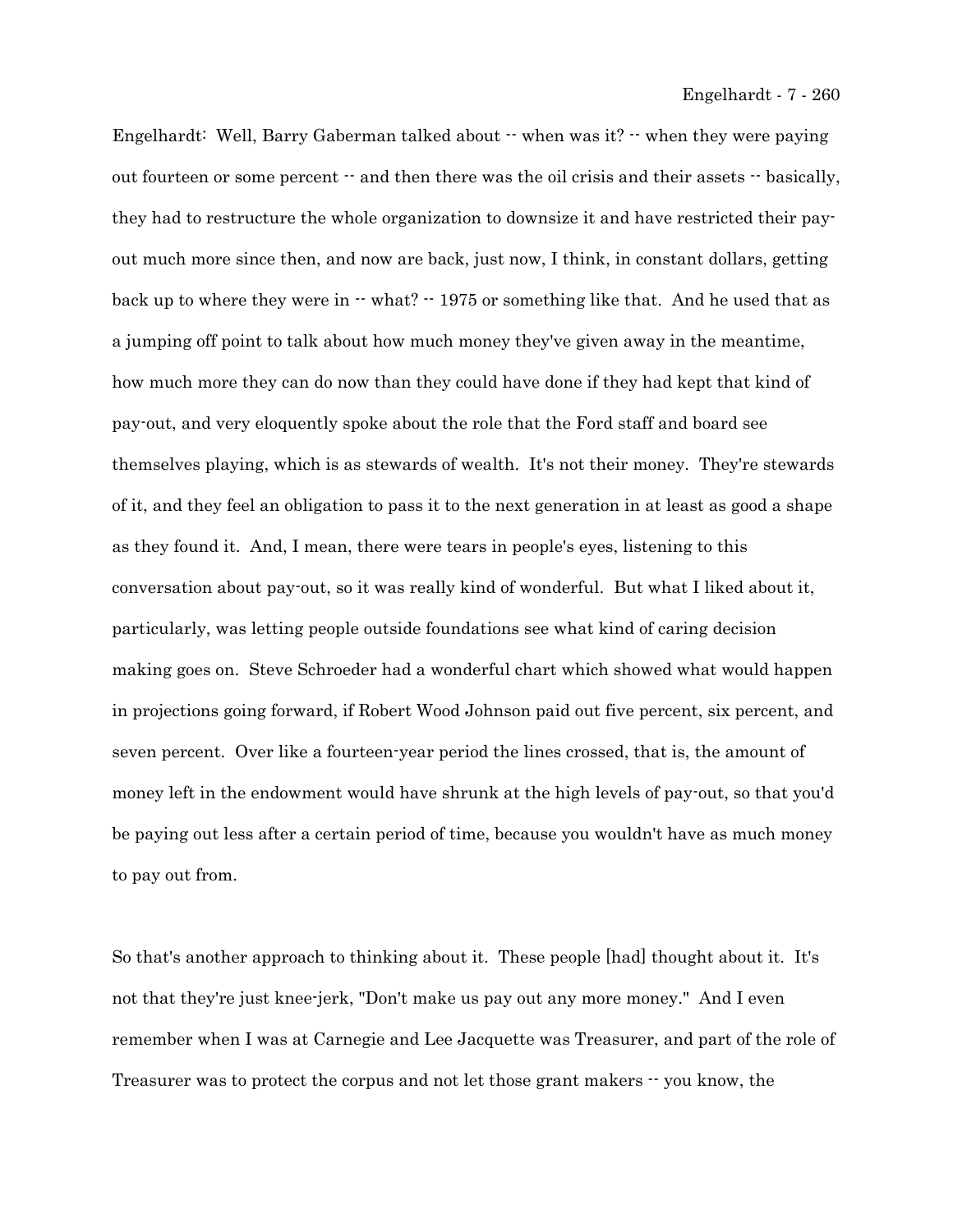program officers, [who] were out there, trying to get money for their causes and the things they loved, and the Treasurer was to hold the line. "Don't spend out too much." I remember Lee Jacquette coming to a staff meeting after some of these discussions had been going on, saying, "I think you should spend the money. If you invest it, if you spend more money and you invest it in something good in the society, maybe the dividend from that will be greater than if you keep it in the corpus and try to grow it there." So even he  $-$  well, even he  $\cdot$  he's fairly special in that area. He's very thoughtful. This kind of debate does go on in foundations. "What is our role? How do we relate to the money? How does the money relate to the mandate we have? The society of the future?

Q: I think we're getting to another question that I have, too, for you, which is how you feel foundations change and have impact over time?

Engelhardt: Yes. The way foundations change  $\cdot$  in reviewing this whole oral history that I've done with you, I actually began to see something that I'm not sure I knew I thought before, which is that over time  $-$  and this is in the context of Carnegie, of course  $-$  over time maybe the personalities have less influence  $-$  even the presidents, the leadership  $-$  has less influence on the impact a foundation has than the context in which the foundation operates. And to be specific on that, Carnegie has changed dramatically in the areas it works in and the strategies it uses to have impact. And some of that is the reflection of the President, but I think more of it is a reflection of the time and the context. The story Andy used to tell -- Florence Anderson used to tell -- and I haven't yet found the source of this but I must do it -- and I know Rockefeller has a similar story. At the time Carnegie was founded, the assets-- the endowment of the Corporation-- was equal to the annual spending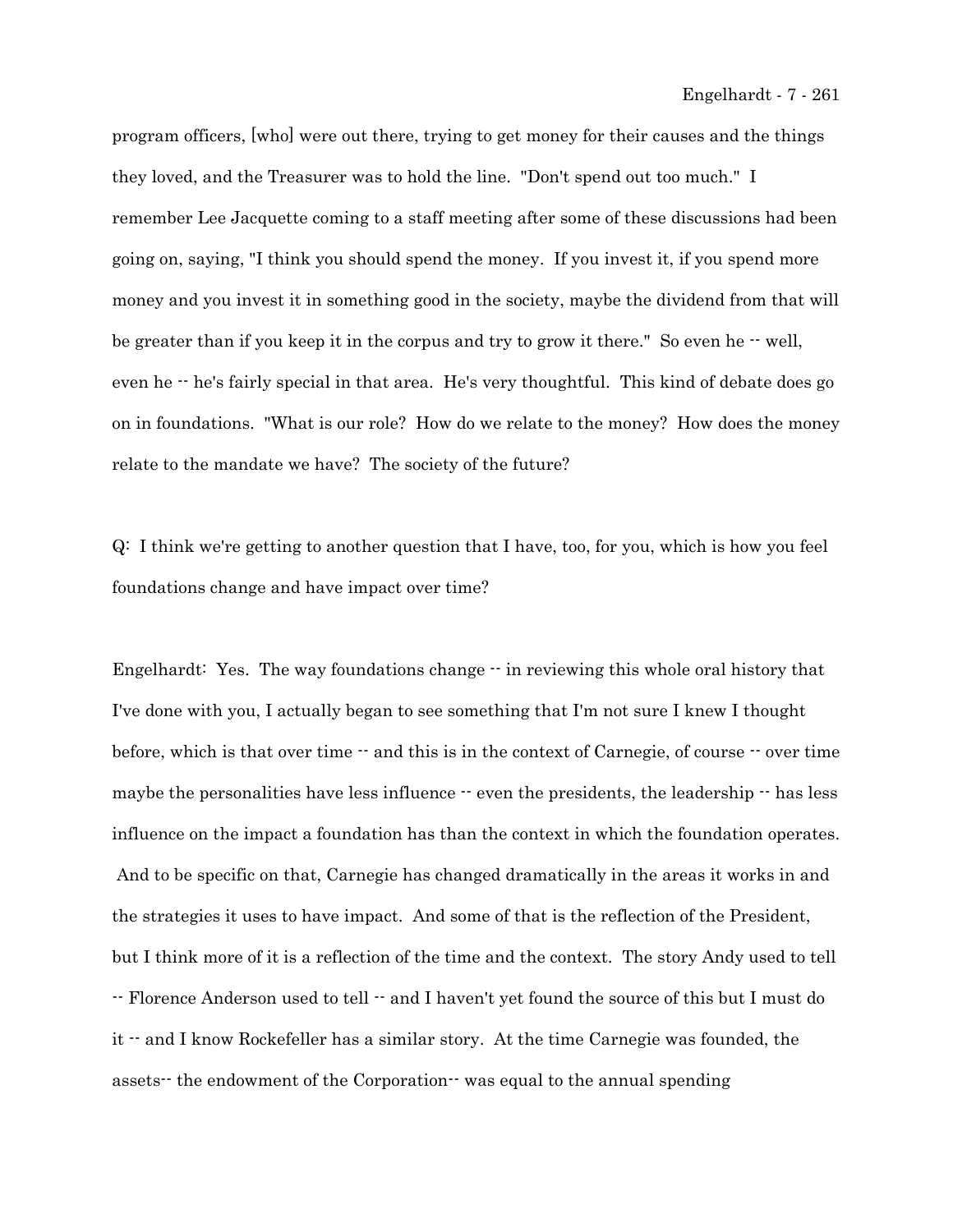in higher education every year [SE notes 6/2006: Carnegie was founded with an initial \$125 million; in 1911-12, college and university spending equaled \$75 million (60%)]. So that the kind of strategy that you could have back then, in terms of affecting the field of higher education, was very, very different from what you can do now, where a few universities have multi-billion-dollar endowments themselves. And it's not just that kind of scale that has changed over time, but even if you could keep your money constant, in constant dollars to be growing in the foundation field as a whole, and I don't know what the statistics are there, the other institutions in the world that have grown up around that. I'm sure government spending in 1911 was extremely low, compared to some of the private spending -- and now many strategies that have been carried forward since World War II specifically relate to leveraging government money. You couldn't do that back then, so that's a strategy in the '50s and '60s that, actually, was very effective.

So these kinds of changes in the society, as foundations as an institution relate to that society, I think have driven the successful strategies. And that is not to say that the personalities, or the strategic thinking of the leaders, weren't very important, because they were the ones who figured out which strategies might work at which times. But I think what we see as being Carnegie is the successful strategies, and there were a lot of unsuccessful ones during that same time. So, for instance, institution building, field building was one of the initial things that Carnegie was able to do, and that even continued up until -- even after World War II, because, for instance, area studies was a field that Carnegie really could build. Even now, I guess, you see foundations trying to do that  $\cdot$ build institutions -- but I don't think that's a successful strategy anymore.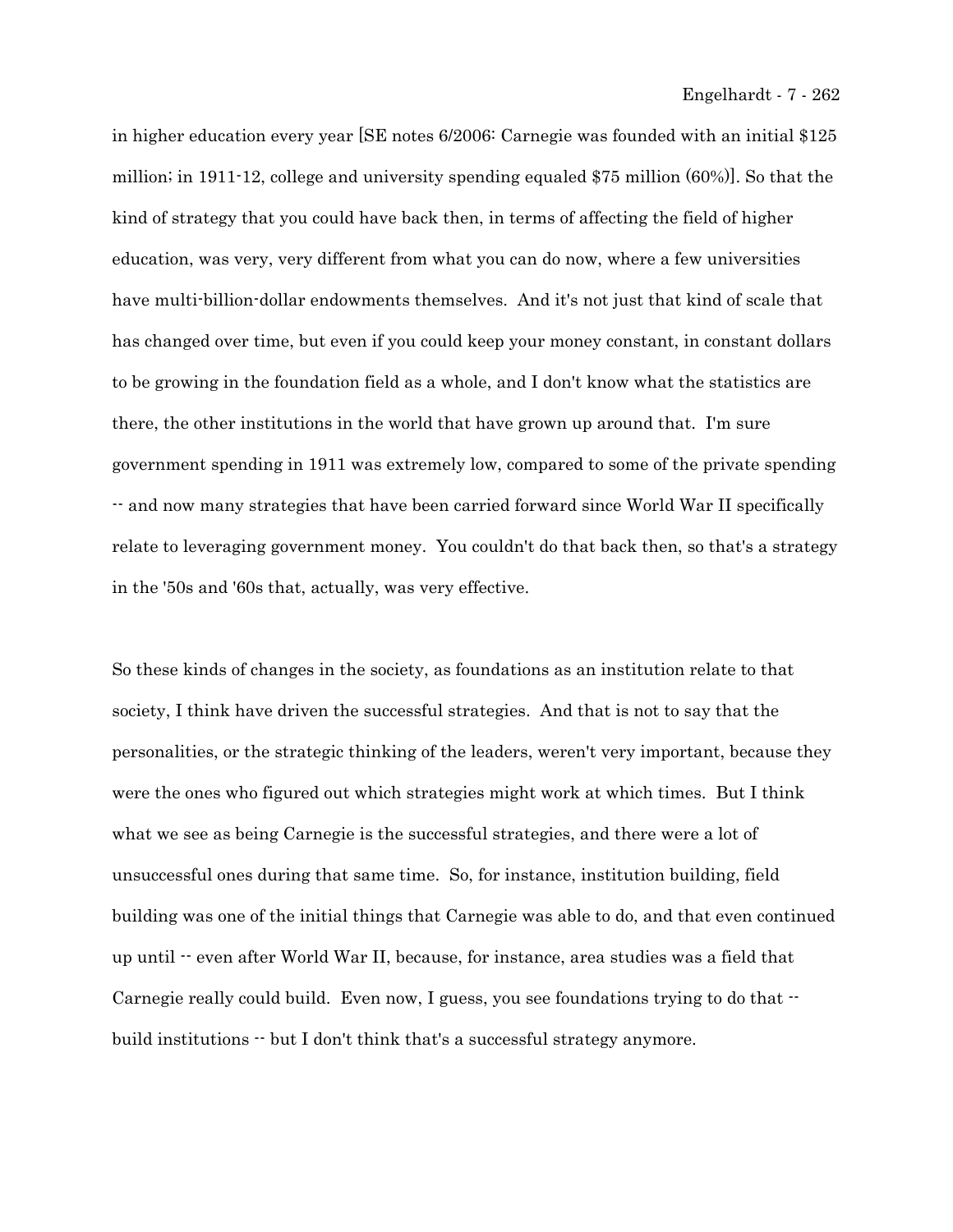## [END TAPE ONE, SIDE TWO; BEGIN TAPE TWO, SIDE ONE]

Q: What do you think is unique about American philanthropy?

Engelhardt: American philanthropy is very old; that is, institutional philanthropy, as opposed to being just people doing for other people, though even in this country that goes back, probably, longer than many other traditions, partly because of the frontier and the fact that there were many communities where there was nobody else to turn to, so people turned to each other and to the community. But the institutional philanthropy goes back to the beginning of the century, and it's imbedded in our laws and our regulations, and it's permitted by those. It was seen as being a good thing in the society. Even before there was income tax, people gave money away.

I think what has happened over time is it has evolved a lot, and the institutionalization of giving has become talked about a lot here in this country as being unique. And in the last ten or so years I think many people have looked at other countries to see how their structures for philanthropy compare to ours, and have discovered that, in fact, it isn't unique, that philanthropy goes on in many forms in many different societies. And, again, some of those traditions go way, way back, particularly in religious traditions. But the form it's taken, and maybe even the formalization of it, in this country, has been  $\cdot$  probably is quite special. I think the thing that I see as being quite wonderful about American philanthropy, probably as opposed to any other, is that it is -- really, it is sanctioned by the state but it belongs to the people. I think in many societies, particularly where the church is very strong, or where government is the main institution, those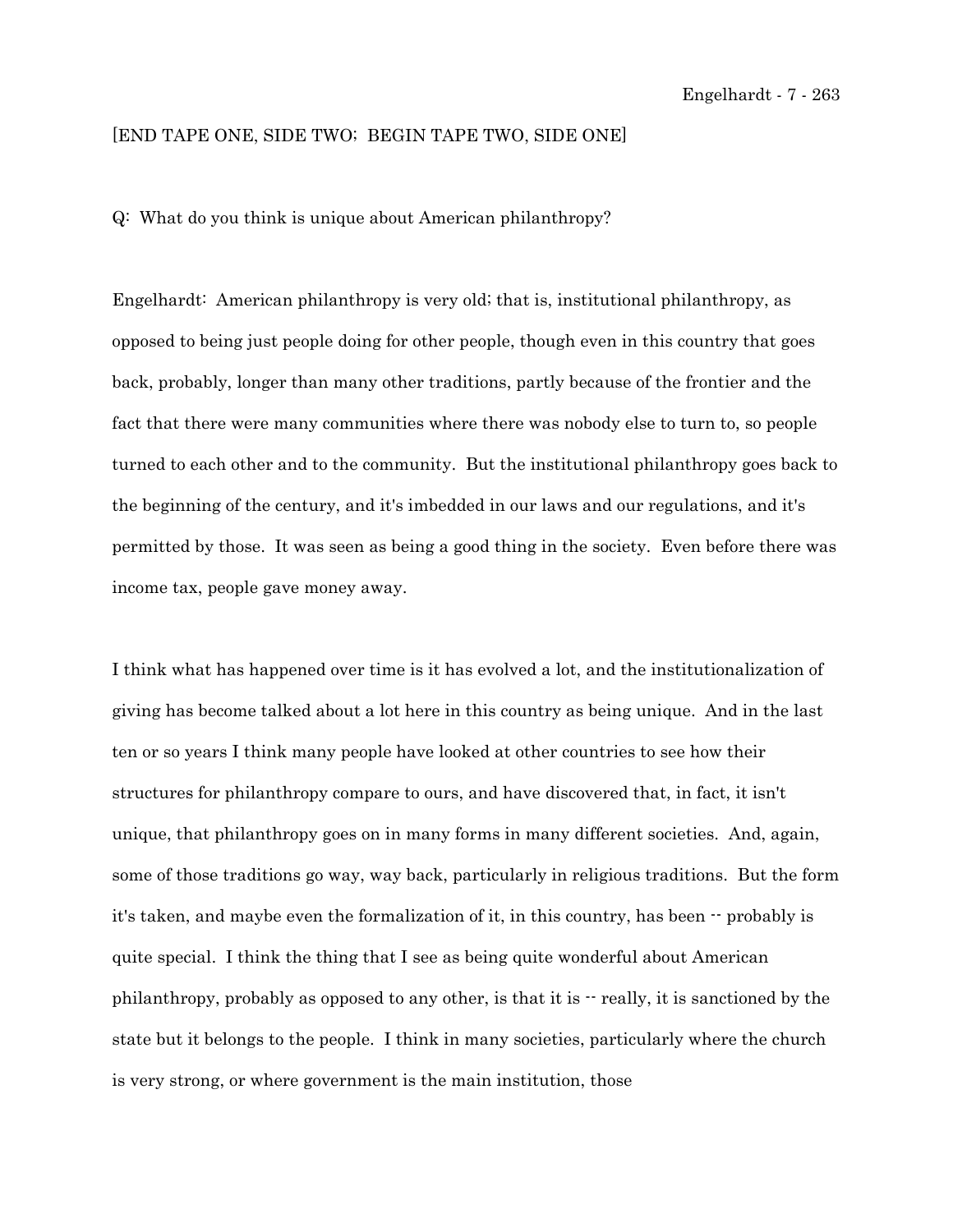institutions own the philanthropic side, and guide it in a different way than it's guided here. Yes, we have regulations about charity and foundations, but it's really just in the tax code. It's not very many places aside from that. And I think the fire walls that are built in the tax code  $\cdot$  again, in the Tax Reform Act of 1969  $\cdot$  against politicking, using the foundations to politick, or using them to run corporations, puts philanthropy separate from those other arenas and makes it really do its own work wonderfully.

I spent some time in Mexico at the invitation of a group of foundations there and discovered, to my absolute amazement, I was invited to talk about philanthropy. They were hoping to get more individuals to give money. And two major insights I had during the visit -- some wonderful people and some wonderful experiences -- but the two insights I had were that wealthy individuals in that country couldn't understand American types of philanthropy because they had always relied on the church, and they had assumed that the church and the government together, that was their responsibility. It was not the responsibility of the individual, or the wealthy individual, even to the point where we finally got down to brass tacks and one group decided I was there not to help them understand how they might contribute, but I was to tell them which American corporations would fund the charities that they wanted, that they were involved with. They simply  $\text{d}$  didn't  $\cdot$  the default was not to think about their money as being the leverage. It was someone else's money. They might be the intermediary, even when they had money.

The other thing I discovered was that there are some major foundations there, and I couldn't tell where the foundation stopped and the political organization began, or where the foundation stopped and the corporate entity began. And they don't have the same kind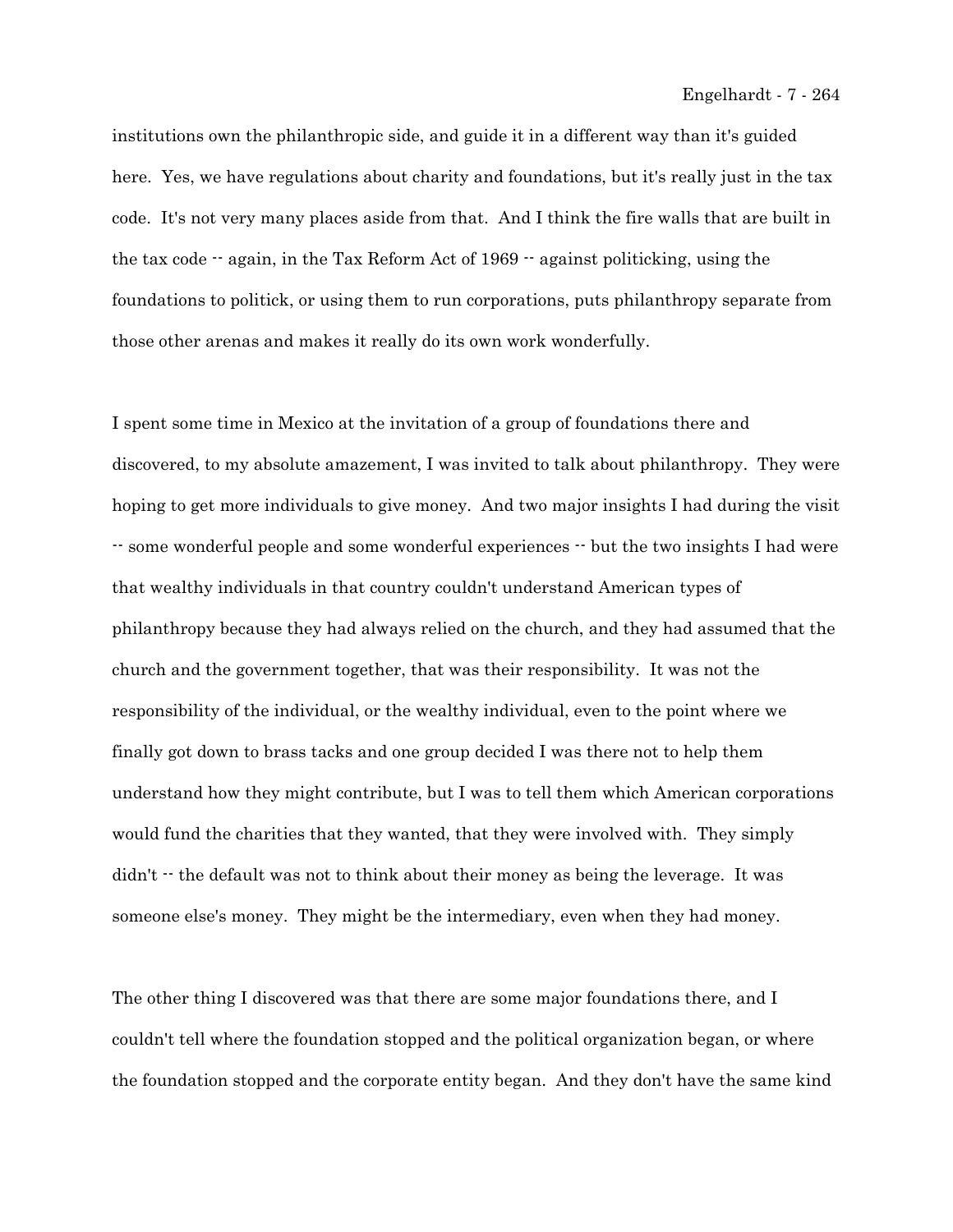of fire walls, and I think this is true, more broadly, in Latin America, where you have a foundation, what's called a foundation, you have to be very sure you understand what you're talking about and not to make assumptions that it's going to be what we think of as an American foundation.

Earlier this week I did an interview for a Korean television station that wants to help that country look at the upheaval around their foundations. It sounds to me like they're in sort of a '50s stage -- where we were in the 1950s here -- where lack of regulation of corporate foundations, high corporate taxes, and rules about what a foundation could or couldn't do, undeveloped rules, meant that there were some terrible abuses in this country in the '50s, where corporations were being controlled by foundations, where people were passing money to other people  $\cdot$  their children or things to promote the corporation  $\cdot$  using a foundation. And, apparently, the perception, at least of the Korean group that I was talking to, was that this is happening in Korea. They wanted to talk to me to figure out whether we had experience in this country about how you deal with something like this. And I referred a great deal to the Tax Reform Act of 1969, because I think that was one of the things that helped define  $\cdot$  not always in positive ways  $\cdot$  but define what our philanthropy, our organized philanthropy, is.

I often say, when I start speeches, that I'm going to talk about organized philanthropy, because the Foundation Center deals only with entities. And I say, "Well, it stands to reason that if there's organized philanthropy, there are probably disorganized philanthropies, but we're not going to talk about that today." And it is true that a lot of philanthropy, even on the organized side, is pretty darned disorganized. But that's what's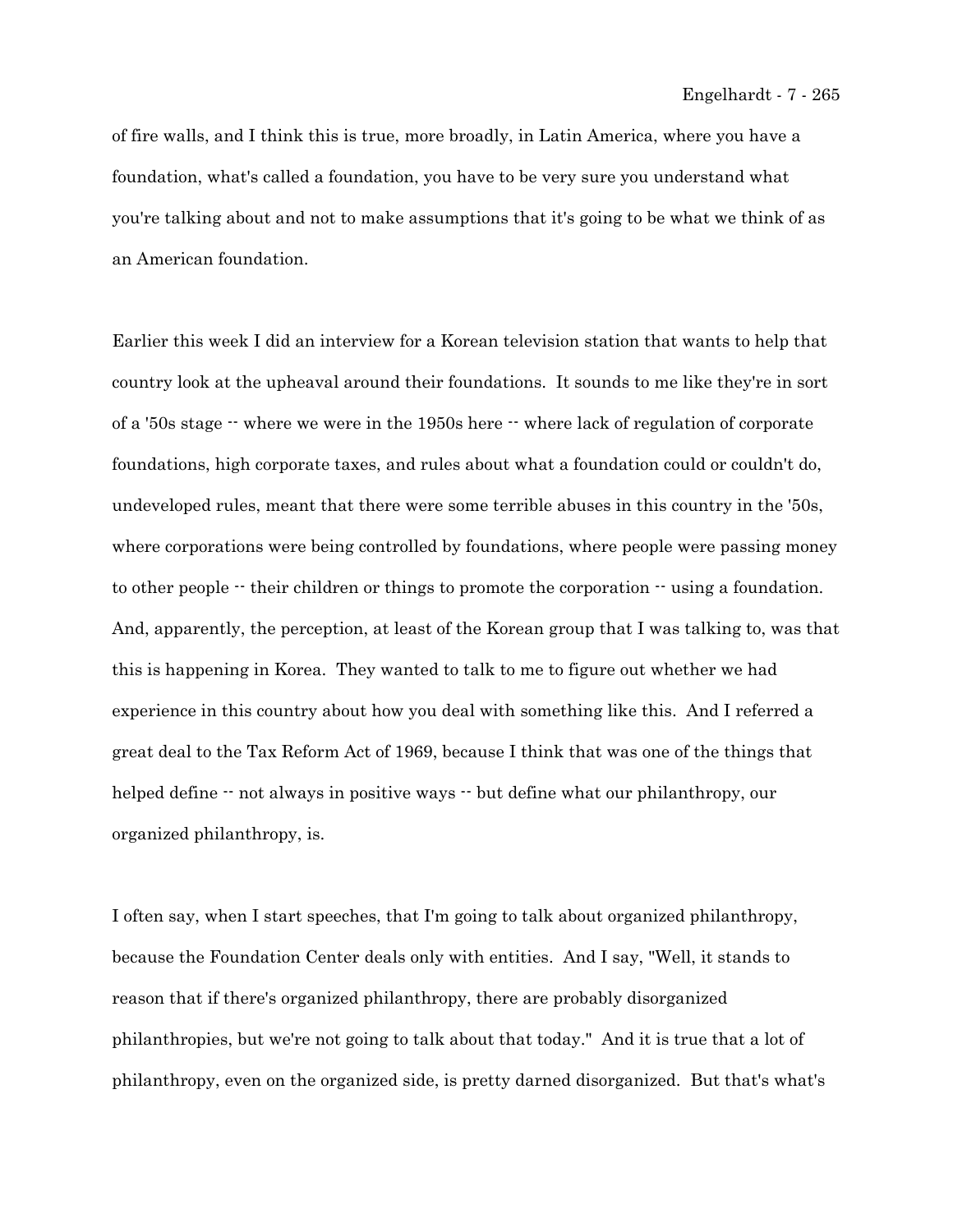so great about it. If it's too organized, if it's too regimented, you can't have the really exciting things happen.

Paul  $[N.]$  Ylvisaker  $\cdot$  and I must find the basis for this quote  $\cdot$  has been quoted as saying that philanthropy or foundations are "America's passing gear." And I think it's wonderful because he's not saying it's the motor, it's the engine, it's the front bumper -- it's the passing gear, and it's something that works within the society that gives us that little jump to move forward in areas where we might otherwise be stuck, if we have the government here, corporate lobbying here and even just individuals voting for this, that or the other thing.

Q: A final question. How would you describe the spirit and tradition of the Carnegie Corporation?

Engelhardt: That's a hard one. But I think I've said that Carnegie is not just a place I've spent a great deal of my life, it's part of my soul, and it's not by accident that I left Carnegie to go to one of Carnegie's creations, so the Foundation Center was created by Carnegie Corporation in 1956. And there's probably not a day that I forget that. And ironically, part of that is reflected in the retirement fund we have, the way our board is structured, the bylaws we've got. In a way all of the Carnegie institutions reflect Carnegie, and I think that spirit, therefore, is very wide in the world. It has gone out through many of the institutions that it has had a real impact on over the years. I think, I think it's important  $\cdot$  when I was there it was only eleventh, as I say, in the size of things. And yet it is always one of the first three or four that someone mentions when they talk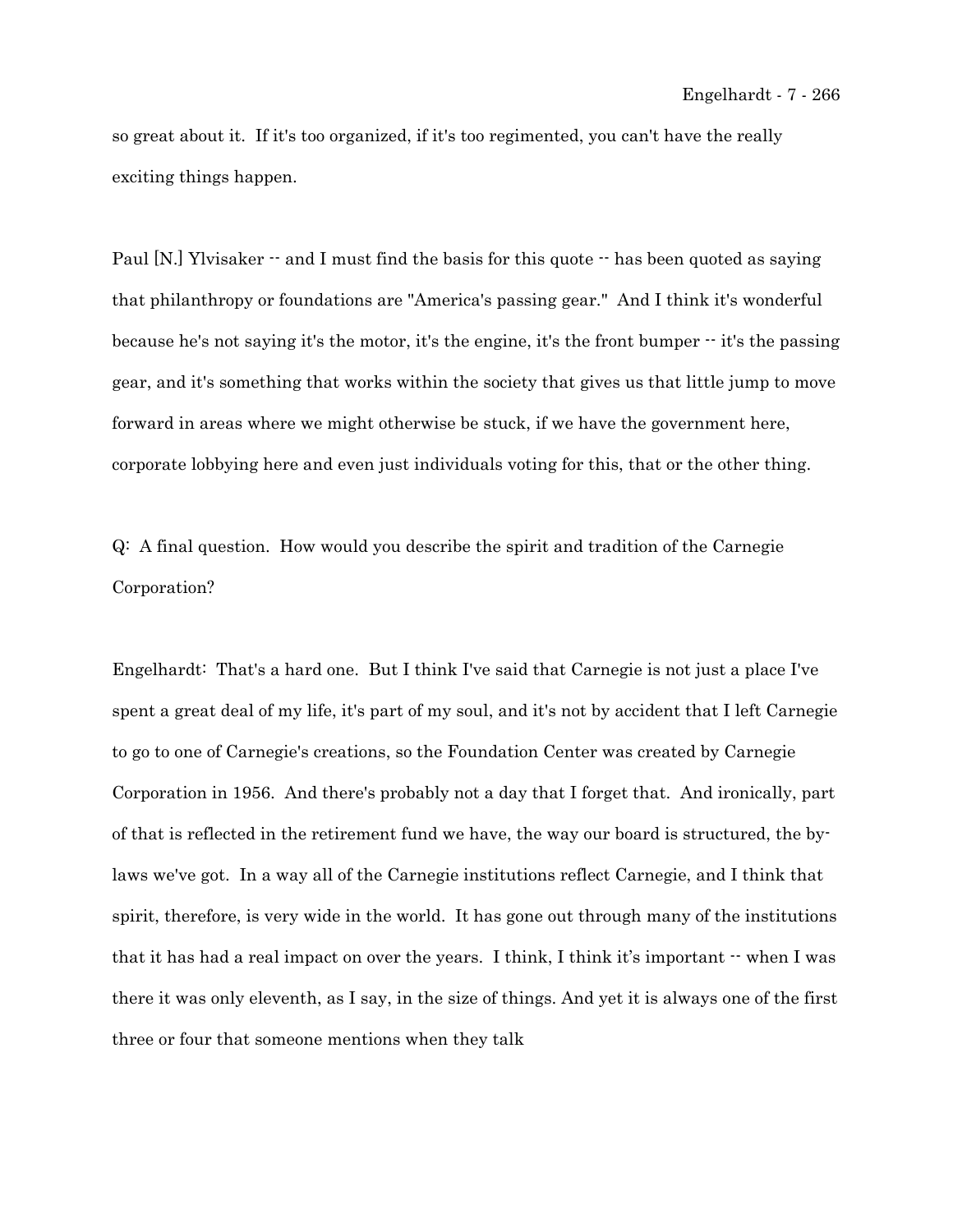about high-leverage foundations. Part of that is the generalist tradition, and I believe some of that is getting lost now, and it may be the context or it may be the way people think about the organization, but I believe when you lose that wide vision of the world and the flexibility to be able to go into different parts of it and have impact, as those parts need to be tweaked, I think that is very much a part of what Carnegie was. The loss of that I regret. And I think one of the reasons people look at Carnegie  $\cdot \cdot$  it's not just how old it is, it is how much of an impact it's been able to have as a general purpose foundation.

What is the other spirit? There's a staff spirit. I think you know from having interviewed people who have been there for many, many years -- and I was there for twenty-three, I guess, by my counting -- and I'm one of the babies compared to some other people. And why did those people stay? It's because this gave them a chance to have an impact on the world that, as individuals out there just doing a job, they could never have. Carnegie has been a vehicle for inspiration and effective impact on the world, for many of us. And I think many of us feel that very strongly. Which heightens the frustration in transitions where the staff is not sure where it's going, or whether they can be part of the next era. My frustration was very great at the time I left, and it was partly because I was not feeling I could do for Carnegie what I wanted to be able to do, contribute in the way I wanted to be able to contribute, and partly because I felt that the Carnegie impact, for the institution, was not going to be the same as I felt it had been. And you become more emotionally attached to those issues when you care a lot about the institution and your relationship to it, and I think that's happening again now, in the next transition, where people aren't sure where they fit in necessarily, and it becomes very personally difficult, because the connection of the institution to the individual  $\cdot$  including some of the grantees, by the way.